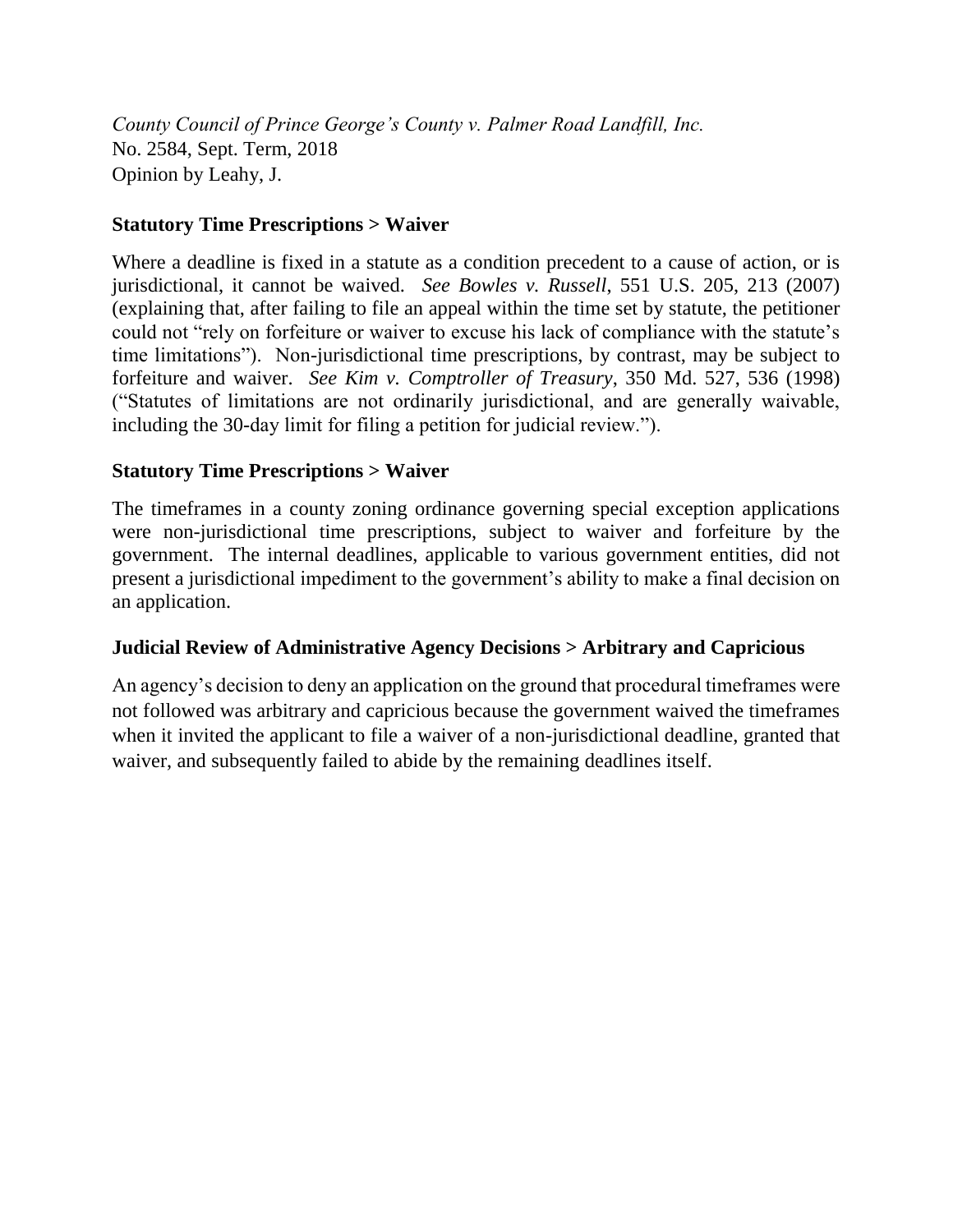Circuit Court for Prince George's County Case No. CAL18-07570

## REPORTED

## IN THE COURT OF SPECIAL APPEALS

## OF MARYLAND

No. 2584

September Term, 2018 \_\_\_\_\_\_\_\_\_\_\_\_\_\_\_\_\_\_\_\_\_\_\_\_\_\_\_\_\_\_\_\_\_\_\_\_\_\_

# COUNTY COUNCIL OF PRINCE GEORGE'S COUNTY

v.

# PALMER ROAD LANDFILL, INC. \_\_\_\_\_\_\_\_\_\_\_\_\_\_\_\_\_\_\_\_\_\_\_\_\_\_\_\_\_\_\_\_\_\_\_\_\_\_

Fader, C.J., Leahy, Eyler, Deborah S. (Senior Judge, Specially Assigned),

JJ. \_\_\_\_\_\_\_\_\_\_\_\_\_\_\_\_\_\_\_\_\_\_\_\_\_\_\_\_\_\_\_\_\_\_\_\_\_\_

Opinion by Leahy, J. \_\_\_\_\_\_\_\_\_\_\_\_\_\_\_\_\_\_\_\_\_\_\_\_\_\_\_\_\_\_\_\_\_\_\_\_\_\_

Filed: August 27, 2020

Pursuant to Maryland Uniform Electronic Legal Materials Act (§§ 10-1601 et seq. of the State Government Article) this document is authentic.

Suzanne Johnson 2020-08-27 15:18-04:00

Suzanne C. Johnson, Clerk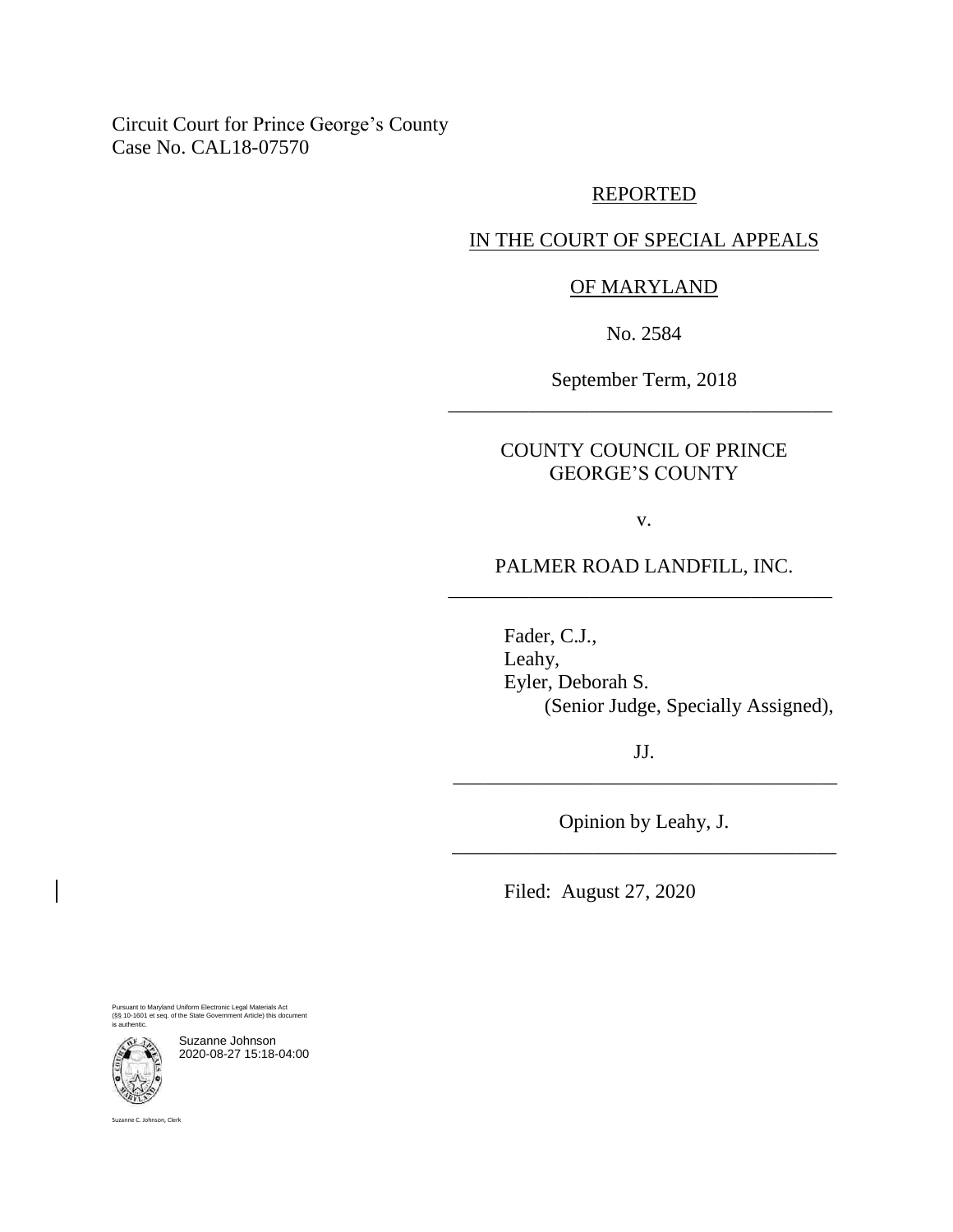The County Council of Prince George's County, sitting as the District Council (the "Council"), appeals from a decision by the Circuit Court for Prince George's County in favor of Palmer Road Landfill, Inc. and Palmer Road, LLC (together "Palmer Road"). Palmer Road submitted an application, in 2015, for a special exception and variance to continue operating its 175-acre rubble fill site in Fort Washington, Maryland (the "Application"). The Council denied the Application in 2018 on the ground that certain procedural time limitations contained in § 27-405.1 of the Prince George's County Code ("PGCC")<sup>1</sup> were not followed, prompting Palmer Road's petition for judicial review in the circuit court. The court reversed the Council's order of denial and remanded the matter to the Council with instructions to approve the Application.

The ordinance in question, governing Class 3 fills, specifies that:

Within one hundred and twenty (120) days after an application for a Class 3 fill is accepted by the Planning Board, the Zoning Hearing Examiner **shall**  conduct a public hearing. The Zoning Hearing Examiner's written decision on an application **shall** be issued within thirty (30) days after the public hearing. Where the District Council makes the final decision, the Council's final order **shall** be issued within sixty (60) days of the Examiner's decision.

PGCC § 27-405.01(a)(1) (emphasis added).

The Council presents two questions for our review,<sup>2</sup> which we have rephrased as

follows:

<sup>&</sup>lt;sup>1</sup> The zoning ordinance for Prince George's County is codified at Subtitle 27 of the Code. PGCC § 27-101 *et seq*.

<sup>2</sup> The Council's questions presented, as written in its brief, are: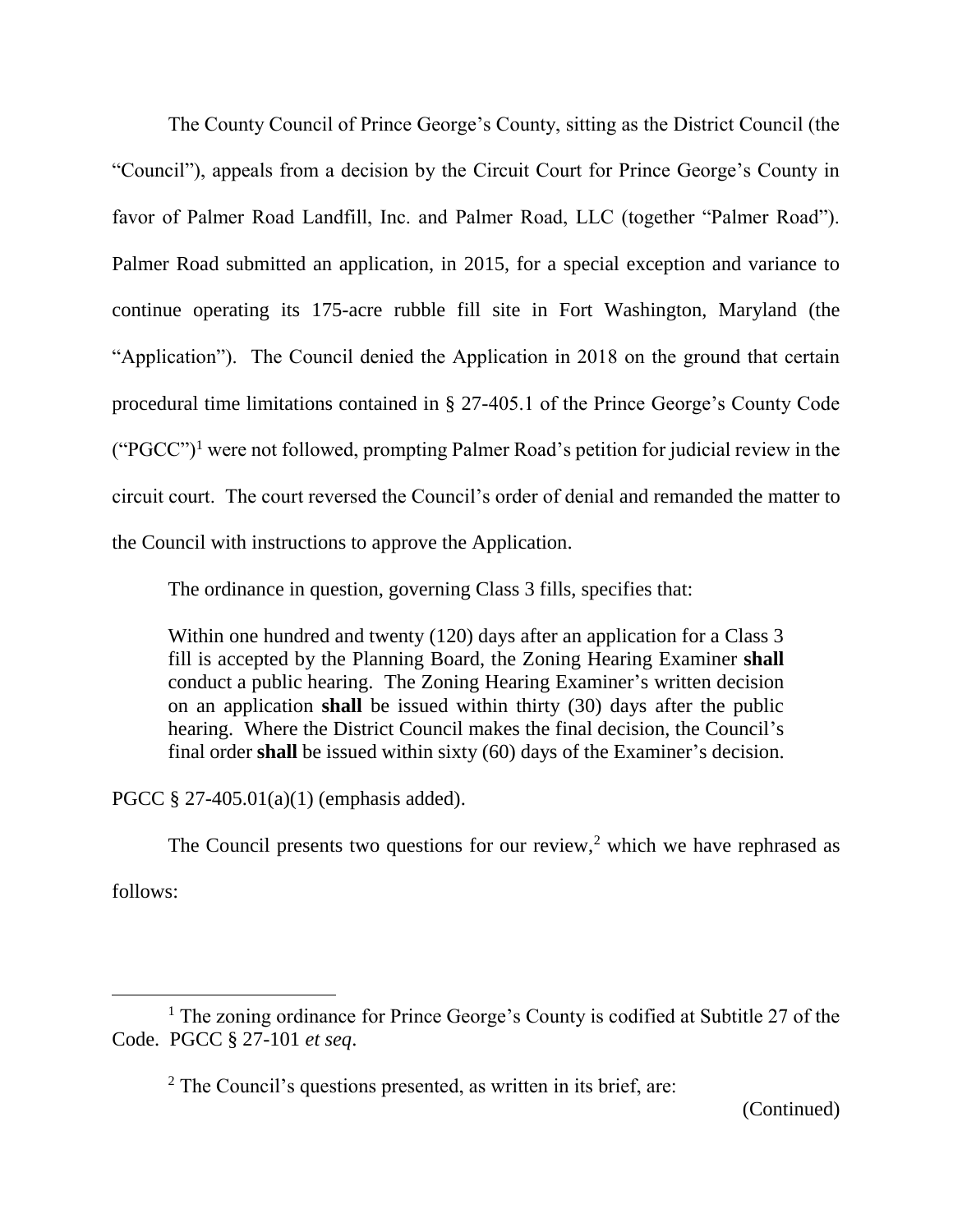- 1. Did the Council err when it denied the Application based on the failure to comply with the timeframes contained in PGCC  $\S 27-405.01(a)(1)?$
- 2. Did the Circuit Court err when it remanded the Council's decision with instructions to approve the special exception and variance?

We affirm the circuit court's decision to reverse the Council's denial of the underlying Application on procedural grounds because the timeframes contained in PGCC § 27-405.01(a)(1) were waived at every level of review, including when the Council decided to hold a hearing on the Application and failed to raise the issue until its decision to reject the Application. Concurrently, we vacate the court's instruction to the Council to approve Palmer Road's Application because the Council has yet to consider the Application on its merits. Accordingly, we shall affirm, in part, and vacate, in part, the judgment of the circuit court.

# **BACKGROUND**

# **1. History of Site<sup>3</sup>**

Palmer Road owns approximately 175 acres in Fort Washington and has been operating a Class 3 fill<sup>4</sup> on the property through a series of grading permits issued by Prince

<sup>3</sup> The site history is drawn from the Statement of Justification that Palmer Road submitted in 2016 as part of its request for a special exception and a variance.

<sup>4</sup> The PGCC defines "Class 3 Fill" as follows:

<sup>1.</sup> "Was the District Council's final decision supported by substantial evidence, fairly debatable, and not premised upon an erroneous conclusion of law?"

<sup>2.</sup> "Did the Circuit Court err when it modified Council's final decision with instructions on remand to approve the special exception and variance?"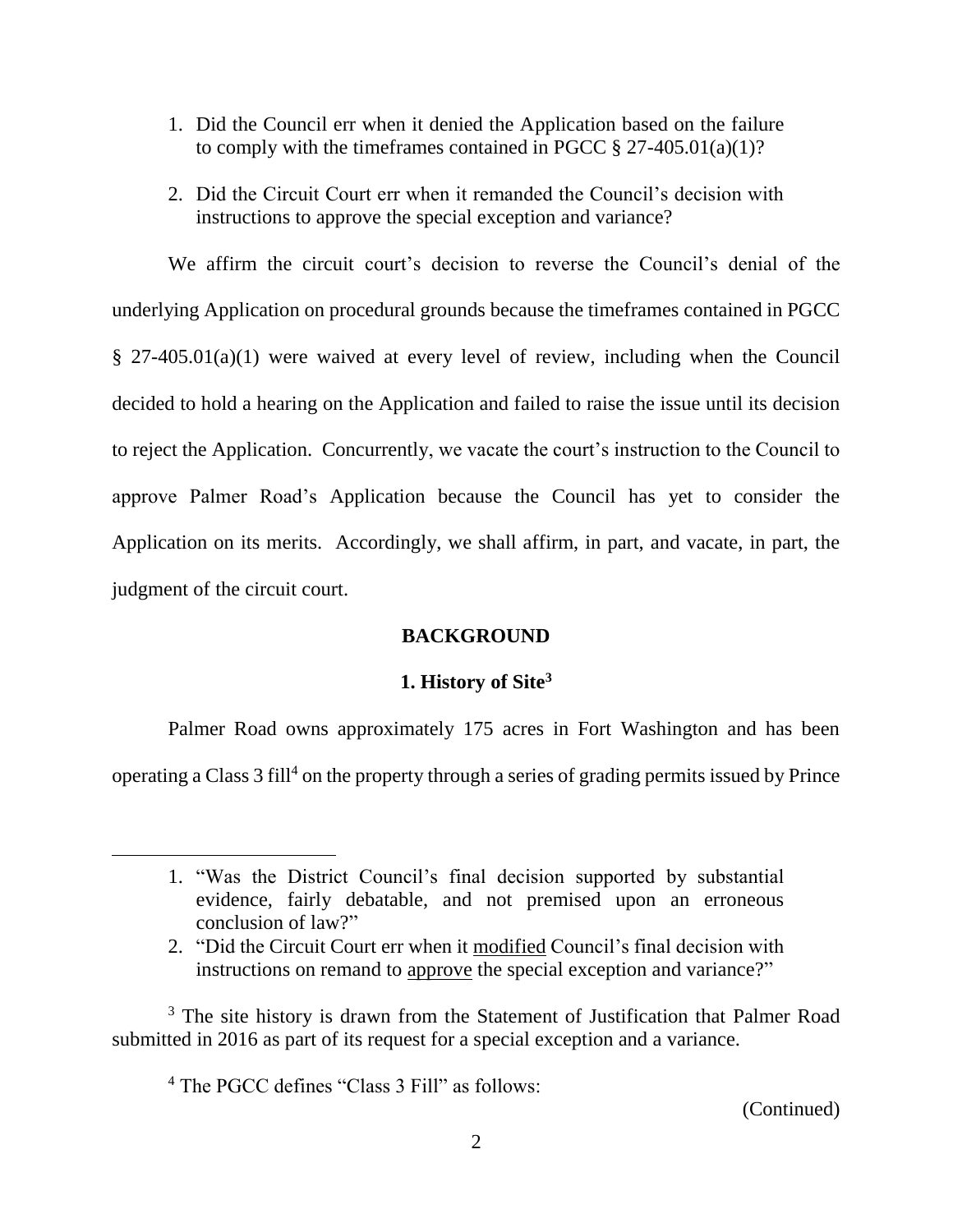George's County. The site consisted originally of forty acres on which another company, starting in 1981, operated a rubble dump and then a Class 3 fill. Palmer Road purchased the forty-acre parcel and the landfill rights in 1989.

In 1991, Prince George's County issued Palmer Road a grading permit, noted as a "reissue," after Palmer Road purchased three additional parcels to expand the site. Throughout the 1990s, Palmer Road continued to add to the site area and the County continued to issue grading permits for operation of the Class 3 fill. On June 8, 2000, when the total site area was 108 acres, the County issued Palmer Road a grading permit with an expiration date of June 8, 2005. Palmer Road subsequently placed an additional sixtyseven acres under contract and, on September 26, 2003, was issued a grading permit with an expiration date of September 26, 2005 for the proposed total site area of 175 acres.

#### **2. CB-87-2003**

 $\overline{a}$ 

(Continued)

Temporary use of land for the spreading or depositing of Class 3 fill materials, including without limitation soils difficult to compact or with other than optimum moisture content; rock and similar irreducible materials, without limit as to size, provided no detectable voids are formed into which overlying soils may later be washed; and topsoil, intermittently layered with nonorganic soil. On properties with Class 3 fill uses, at least twelve (12) inches of soil shall cover all rock or irreducible materials with any linear measurement greater than eight (8) inches. Class 3 fill materials deposited in a fill or disposal area shall be free of pollutants which may constitute a potential public health hazard, reduce surface or groundwater quality, or cause damage to property or drainage systems. Incidental fill operations associated with the development of subdivisions and other preliminary work of a developing site shall not be considered a Class 3 fill operation.

PGCC § 27-107.01(a)(47.3).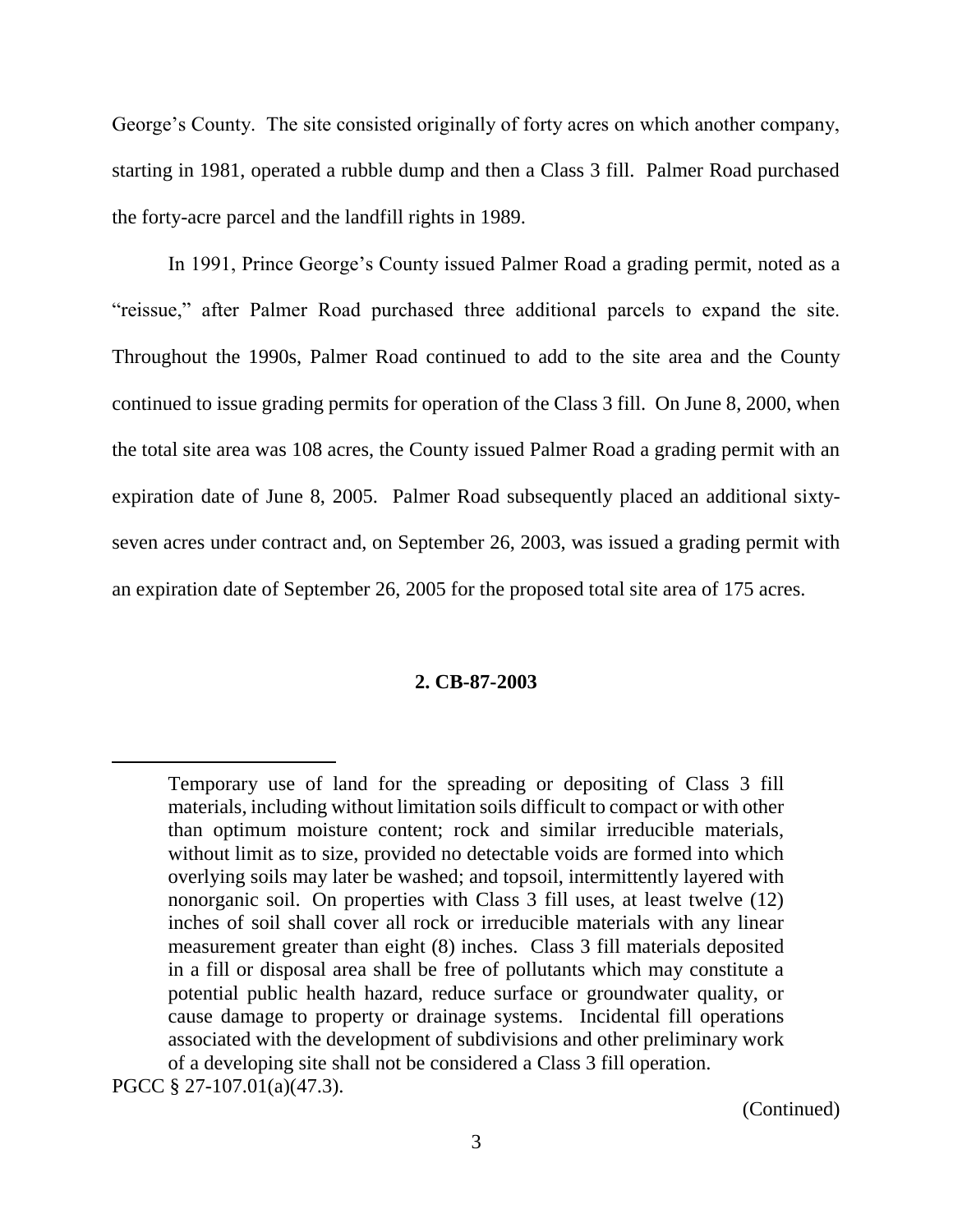On November 25, 2003, the Council enacted CB-87-2003, which imposed a special exception requirement on Class 3 fills in all zones where they are permitted. The section of the bill now codified at PGCC § 27-405.01 provides the criteria for approval of temporary special exceptions for a Class 3 fill.<sup>5</sup> The bill took effect on March 31, 2004.

The sponsor of the bill had expressed concern over the "proliferation of [Class 3 fill] uses in inappropriate locations in the County without any requirements other than a grading permit." He explained that the purpose of CB-87-2003 was "to provide regulations that would allow the County to have better oversight of new and existing Class 3 fill operations." After suggestions by the sponsor were incorporated, footnotes in the sections of the bill that set forth the uses permitted in different zones provided as follows:

A Class 3 fill in existence as of October 7, 2003 that is operating pursuant to any validly issued grading permit, and is not in violation, shall be permitted to continue in operation as a matter of right, but is limited to the fill area established by any previously issued grading permit, not to exceed two renewals of the permit. Those fill operations that are in violation on October 7, 2003 have until December 31, 2003 to comply, or their permit is void.

As a result, CB-87-2003 grandfathered existing Class 3 fills, like Palmer Road, for two five-year permit renewals before requiring the fills to obtain special exception approval in order to continue.

Palmer Road, therefore, was able to continue in operation under the grading permit issued on September 26, 2003 until its expiration on September 26, 2005. Then, in

<sup>&</sup>lt;sup>5</sup> CB-27-2003 also repealed and reenacted with amendments the definitions section of the zoning ordinance—PGCC  $\S$  27-107.01(a)—and the sections that outline the uses permitted in residential zones, commercial zones, and industrial zones—PGCC §§ 27- 441(b), 27-461(b), and 27-473(b), respectively.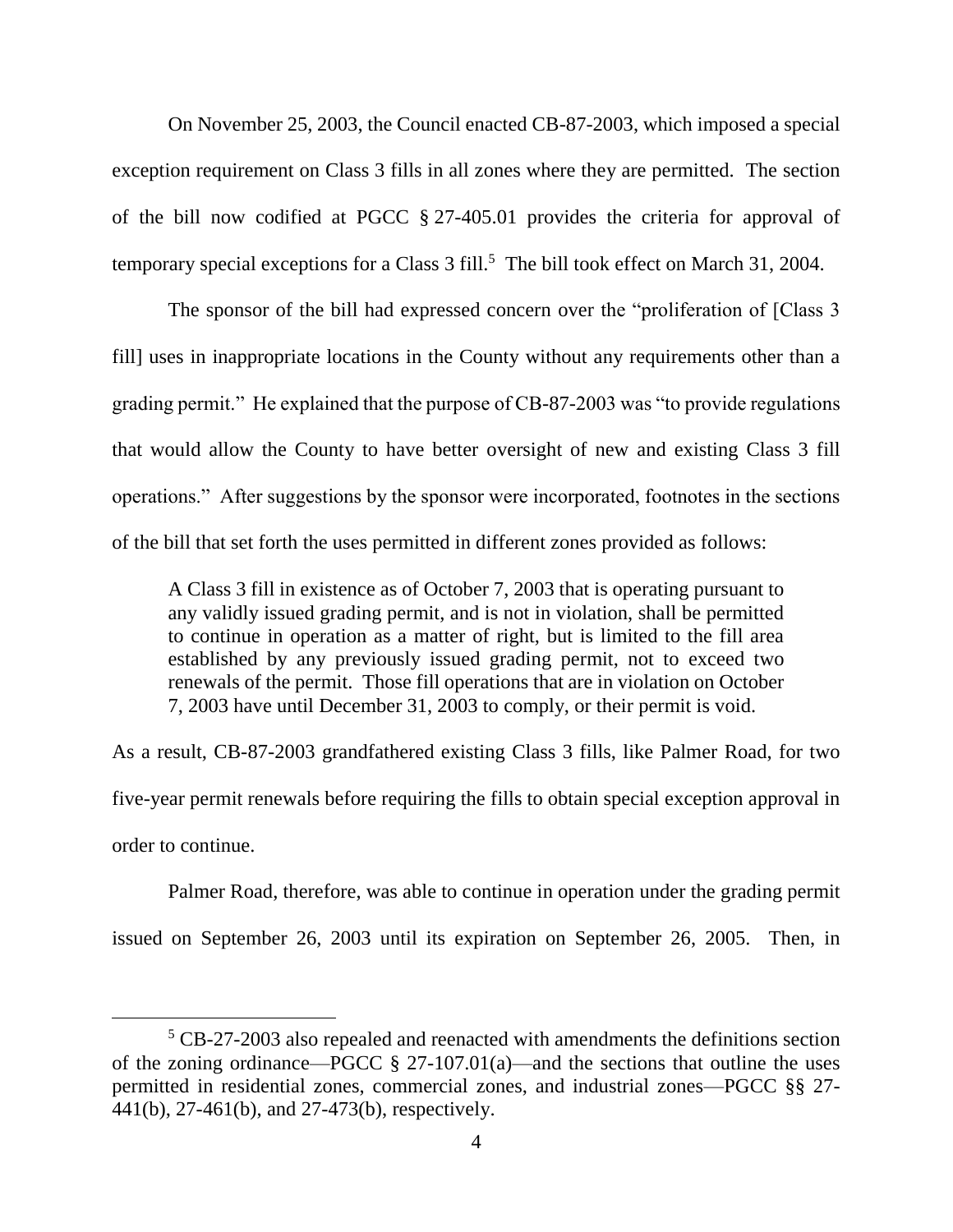accordance with CB-87-2003, Palmer Road was issued its first grading permit renewal on September 29, 2005. The second renewal was issued in September 2010.

### **3. 2015 Special Exception Application**

On September 25, 2015, days before its second grading permit renewal was set to expire, Palmer Road submitted an application for a special exception so that it could continue the operation of the existing fill site for an additional five years. One year later, in September 2016, Palmer Road supplied the Prince George's County Planning Department, Development Review Division ("DRD") with a Statement of Justification ("SOJ") in support of the special exception request. Palmer Road included a request for a variance from PGCC § 27-405.01(a)(5)<sup>6</sup> at the end of the SOJ.

Palmer Road's Application was deemed filed on October 10, 2016 when it was accepted by the DRD. On December 2, 2016, Christina Pompa, a member of the technical staff of the DRD ("Technical Staff"), emailed Palmer Road's counsel requesting a response to her comments and revisions to the special exception Application, the SOJ, and the site plan. She instructed Palmer Road to "update [the] project description in [its] application to reference [the] variance sought" and to "update [the] Introduction and Request on page

<sup>&</sup>lt;sup>6</sup> Section 27-405.01(a)(5) places the following restriction on locating a Class 3 fill as a temporary special exception:

The subject property shall not be located within a three (3) mile radius of properties containing an active or pre-existing approved or non-conforming Class 3 fill, sanitary landfill, transfer station, rubble fill, recycling facility, mining facility, sludge facility, processing facility, sand and gravel operation, or wash plant.

As Palmer Road explained in its SOJ, two closed Class 3 landfills located near its facility created conflicts with § 27-405.01(a)(5). Accordingly, Palmer Road required a variance to obtain special exception approval.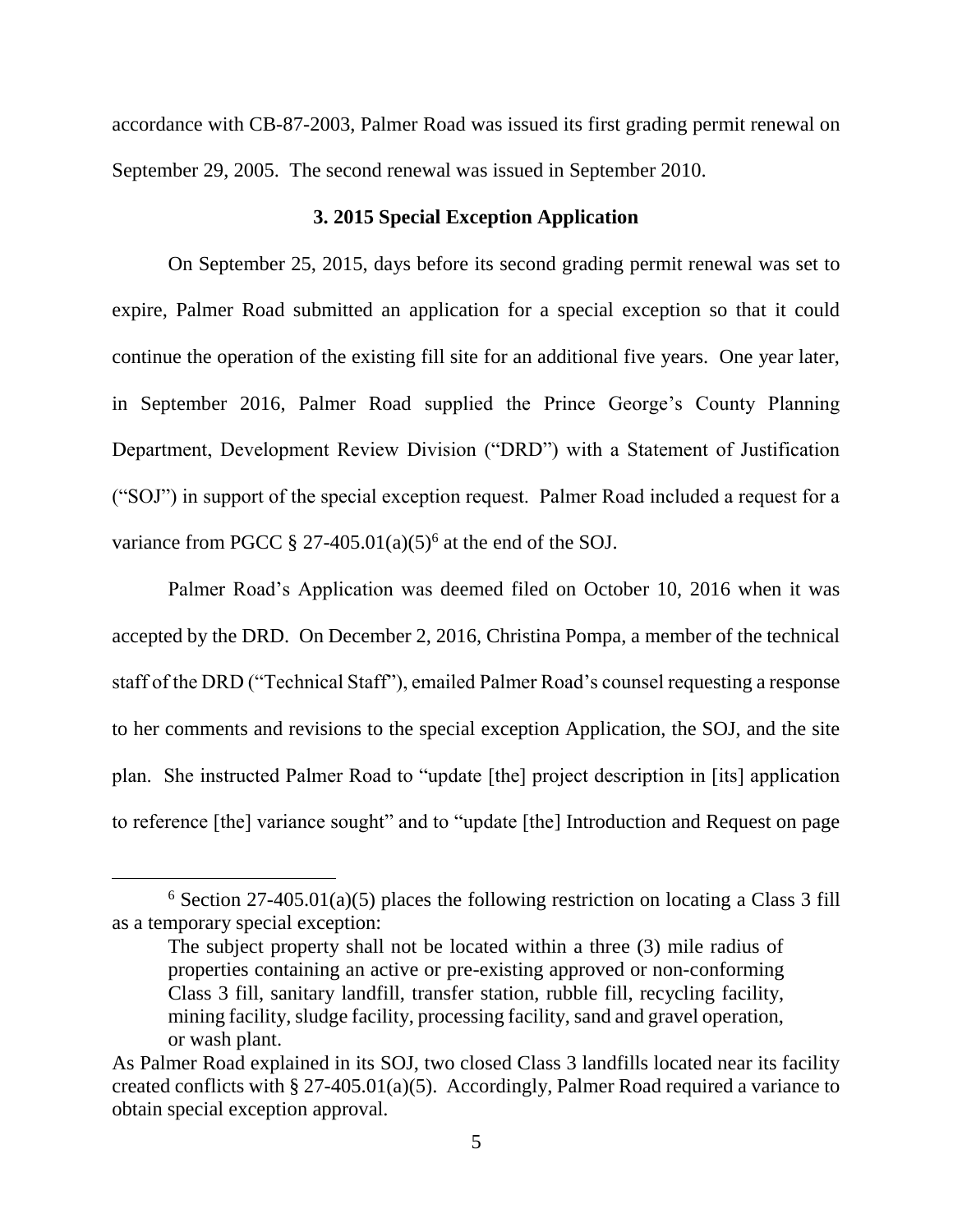1 of the SOJ to reference the need for a variance[,]" unless Palmer Road could provide information to eliminate the need for a variance. Ms. Pompa also informed Palmer Road that she would review the resubmittal and then, if no further changes were necessary, request additional copies for the Zoning Hearing Examiner ("ZHE").

In January 2017, Ms. Pompa followed up and asked Palmer Road's counsel when the resubmittal would be filed and advised that Palmer Road would need to file a "waiver request":

Per Section 27-405.01(a)(1) of the County Code, the ZHE is required to hold a public hearing within 120 days of date of acceptance by the Planning Board. In this case, the project was accepted on October 10, 2016. Therefore the ZHE is required to hold a hearing by February 7, 2017. We are not going to make that date because the project still needs to be scheduled for a Planning Board date and the TSR needs to be published 2 weeks prior to the PB meeting date. A waiver request will need to be filed with the Zoning Section and we will provide that information to the ZHE either when we transmit the case or prior to transmitting.

That same day, Palmer Road's counsel responded to Ms. Pompa by letter stating:

Pursuant to Section  $27-405.01(a)(1)$ , the applicant respectfully requests a waiver of the 120-day review period for the above-referenced Special Exception to allow time for the applicant to address recently discovered site design related questions. Therefore, please accept this request for the Zoning Hearing Examiner hearing to be rescheduled for a later date.

One month later, on February 6, 2017, the DRD applications supervisor emailed

Palmer Road's counsel to request submission of an amended special exception application,

a revised SOJ, and a variance fee. Counsel replied the next day to confirm the amount of

the variance fee. Then, on February 16, 2017, Palmer Road filed its resubmittal materials,

including a revised special exception application and SOJ, and a point-by-point response

to the items delineated in Ms. Pompa's December 2, 2016 email.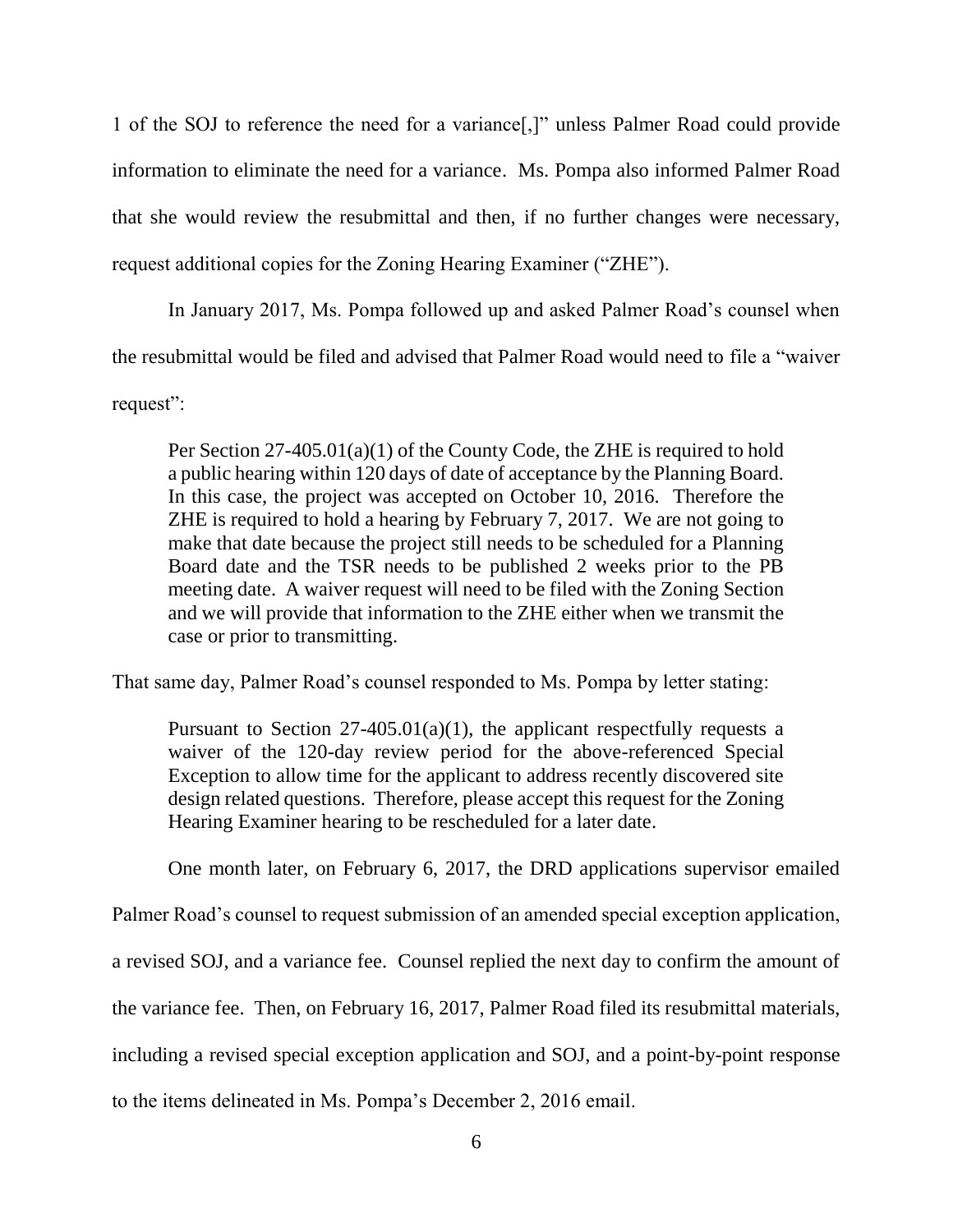In March 2017, the Technical Staff issued its report recommending approval of the Application with conditions. Because the Planning Board did not schedule the matter for public hearing and, instead, adopted the Technical Staff's recommendation, the Application was transmitted directly to the ZHE on April 4. The ZHE held a public hearing on June 21, 2017 and issued her notice of decision, which approved the Application with conditions, on July 21, 2017.

Pursuant to its authority under PGCC  $\S 27-312(a)(2)(C)$ , the Council, on September 11, 2017, elected to make the final decision on the Application. On October 23, 2017, the Council held oral argument on the matter and heard from a member of the Planning Department, who gave a presentation on the Application, and from Palmer Road. The Chair noted, "[w]e have opposition, but he's not signed up to speak." After asking Palmer Road's counsel a series of questions, another councilmember elected to take the matter under advisement and the oral argument concluded.

On February 12, 2018, the Council issued its final decision denying Palmer Road's Application. The Order of Denial stated that the ZHE's hearing and written decision failed to comply with the procedural requirements of PGCC  $\S 27.405(a)(1)$ . The Order explained that the zoning ordinance "required that the [ZHE] conduct a public hearing on the

<sup>7</sup> The Zoning Hearing Examiner's decision on an application for a special exception becomes final 30 days after filing the written decision, with certain exceptions. PGCC §  $27-312(a)(2)$ . As is relevant in this appeal, the ZHE's decision will not be final "[i]n any case where, within thirty (30) days after receipt of the Zoning Hearing Examiner's decision, the District Council, upon its own motion and by a majority vote of the full Council, elects to make the final decision on the case itself.]" PGCC  $\S 27-312(a)(2)(C)$ . Pursuant to PGCC  $\S$  27-291(a), the calculation of the 30-day time limit was postponed during the month of August when the Council was in recess.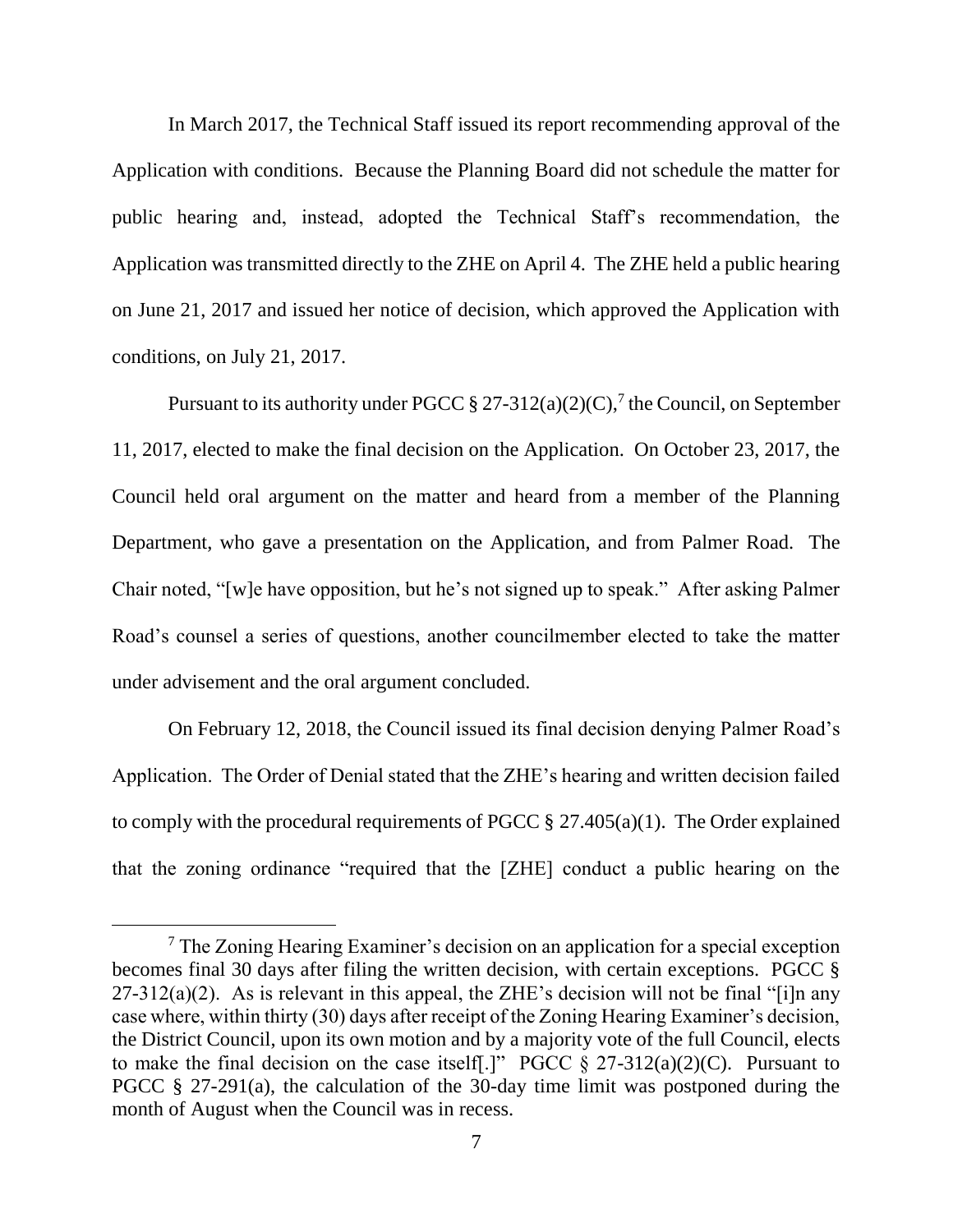application within 120 days after [the] Planning Board accepted the application on October 10, 2016[,]" making February 7, 2017 the "deadline" to conduct the hearing. A hearing was not held until June 21, 2017, "more than 134 days after the deadline." Further, the Order stated, the ZHE's written decision "was filed more than 30 days after the last day that a public hearing was required to be conducted on the application[:] March 9, 2017." The Order concluded: "These procedural defects violated the limitations and restrictions imposed by law to approve a temporary Special Exception and Variance in this case."

On February 21, 2018, Palmer Road requested, via letter, that the Council reconsider its final decision because the Order of Denial did not discuss the merits of the Application. At the District Council hearing on February 26, the Council took the request for reconsideration under advisement. On March 13, 2018, Palmer Road filed a petition for judicial review of the Council's final decision in the Circuit Court for Prince George's County.<sup>8</sup>

A hearing was held in the circuit court on August 3, 2018. Palmer Road argued that the word "shall" in PGCC  $\S 27-405.01(a)(1)$  was directory, and did not, as the Council believed, create mandatory deadlines. In addition, Palmer Road contended that there was

<sup>&</sup>lt;sup>8</sup> An applicant who is aggrieved by any final decision of the Council may request judicial review of the decision by filing a petition in the Circuit Court for Prince George's County within 30 days after service of the final decision. Maryland Code (2012, 2018 Supp.), Land Use Article ("LU"), § 22-407(a).

Three days after filing its petition, Palmer Road notified the Council, through another letter, of the appeal and withdrew its request that the Council reconsider the denial. Palmer Road explained that the appeal was filed because the "District Council did not reconsider the application as requested in the letter, during the 30-day time period during which [Palmer Road] had to note an appeal to the Circuit Court for Prince George's County."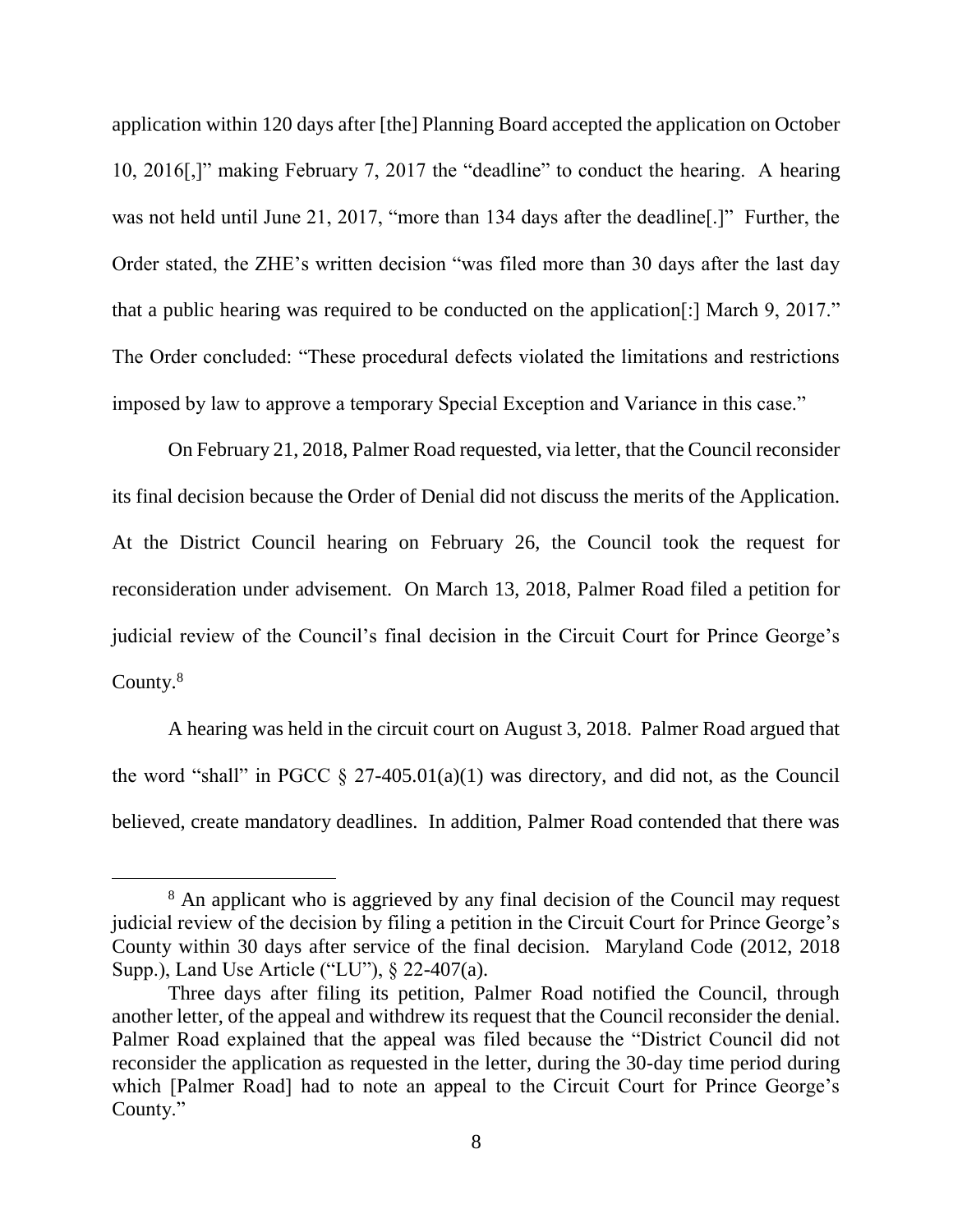no opposition to the Application and "there is no basis for the District Council to deny the special exception. So there [is] no reason to remand it back."

In turn, the Council argued that it could not "decide the case on the merits because the [] hearing was not held within 120 days." The Council asserted that if the court found that it did err in denying the Application on procedural grounds, the "Council should have an opportunity on remand to make the decision on the merits."

The court, on September 12, 2018, reversed the Council's order denying Palmer Road's Application and remanded the matter to the Council "with instructions to approve [Palmer Road's] application" for the special exception and variance. The court established, in its written memorandum order, that its role was "to determine the meaning of 'shall' in the context of a statute setting deadlines for the completion of certain acts in the approval process of a landowner's application for a special exception" under PGCC § 27-405.01. The court ruled that "shall" was directory and not mandatory under the circumstances, and that the Council erred, as a matter of law, in denying Palmer Road's Application for a special exception and variance.

Following the court's entry of final judgment, the Council voted to appeal.<sup>9</sup> This timely appeal followed on September 27, 2018.

#### **DISCUSSION**

# **I.**

<sup>&</sup>lt;sup>9</sup> The District Council may appeal a final judgment of the circuit court to this Court; "[e]ach member of the district council is entitled to vote on whether the district council shall appeal to the Court of Special Appeals[.]" LU § 22-407(f).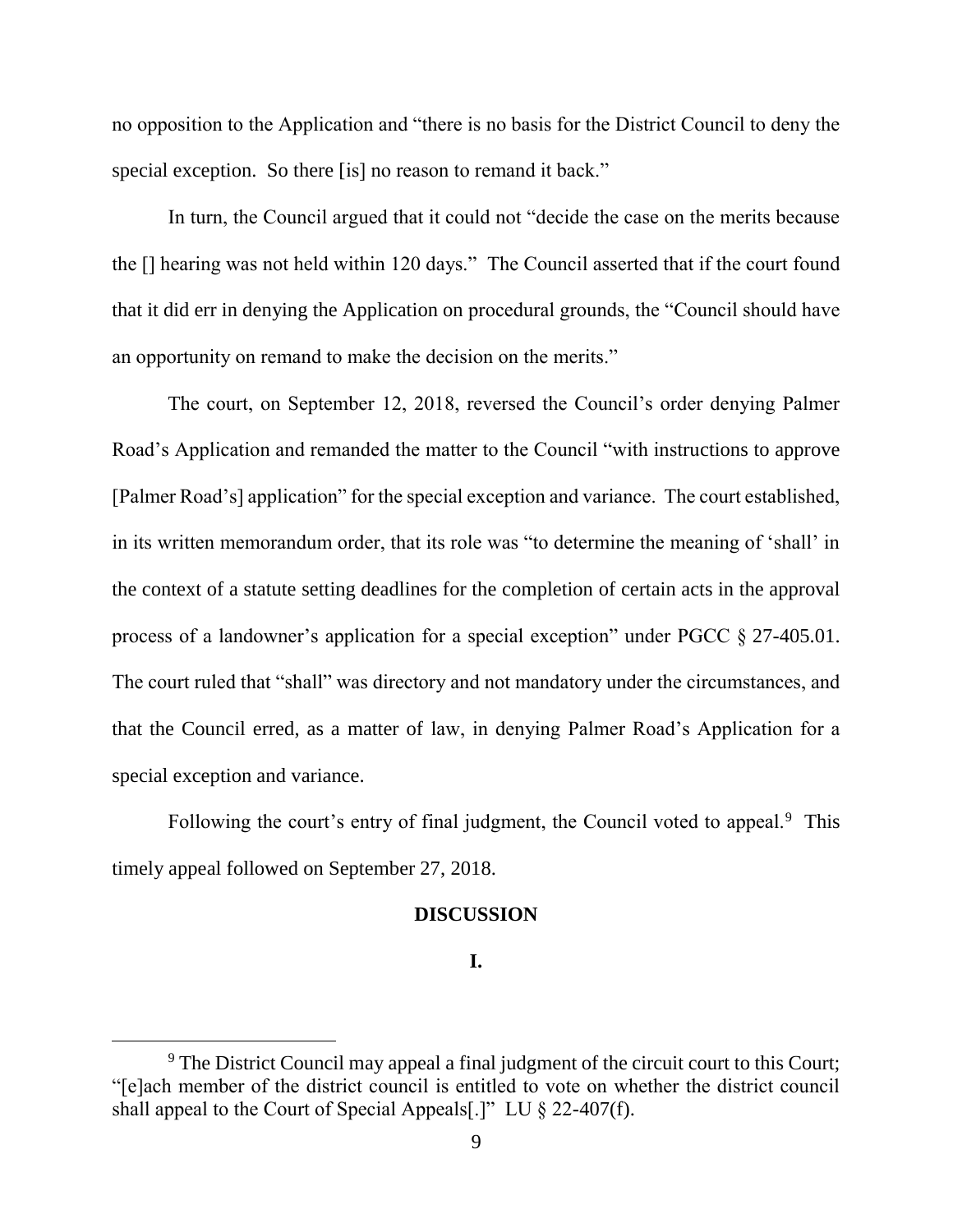#### **Standard of Review**

"When acting in its zoning capacity, the District Council acts as an administrative agency." *Grant v. Cty. Council of Prince George's Cty.*, 465 Md. 496, 503 (2019). "In an appeal from a judgment entered on judicial review of a final agency decision, we look 'through' the decision of the circuit court to review the agency decision itself." *Ware v. People's Counsel for Baltimore Cty.*, 223 Md. App. 669, 680 (2015) (citations omitted).

The scope of our review is narrow, and our role is generally limited to "determining if there is substantial evidence in the record as a whole to support the agency's findings and conclusions, and to determine if the administrative decision is premised upon an erroneous conclusion of law." *United Parcel Serv., Inc. v. People's Counsel for Baltimore Cty.*, 336 Md. 569, 576-77 (1994). The agency's fact-finding is based on substantial evidence when it is "supported by such evidence as a reasonable mind might accept as adequate to support a conclusion." *Ware*, 223 Md. App. at 681 (citation omitted). For "legal questions or the agency's conclusions of laws[,]" our review is de novo. *Grant*, 465 Md. at 509.

Certain agency decisions regard matters that are committed to the agency's discretion and expertise. On appeal, we will only reverse when we determine that the decision is "arbitrary and capricious" because "the courts owe a higher level of deference to functions specifically committed to the agency's discretion[.]" *Cty. Council of Prince George's Cty. v. Zimmer Dev. Co.*, 444 Md. 490, 574 (2015) (citation omitted). The "arbitrary and capricious" standard is "highly contextual, but generally the question is whether the agency exercised its discretion 'unreasonably or without a rational basis.'"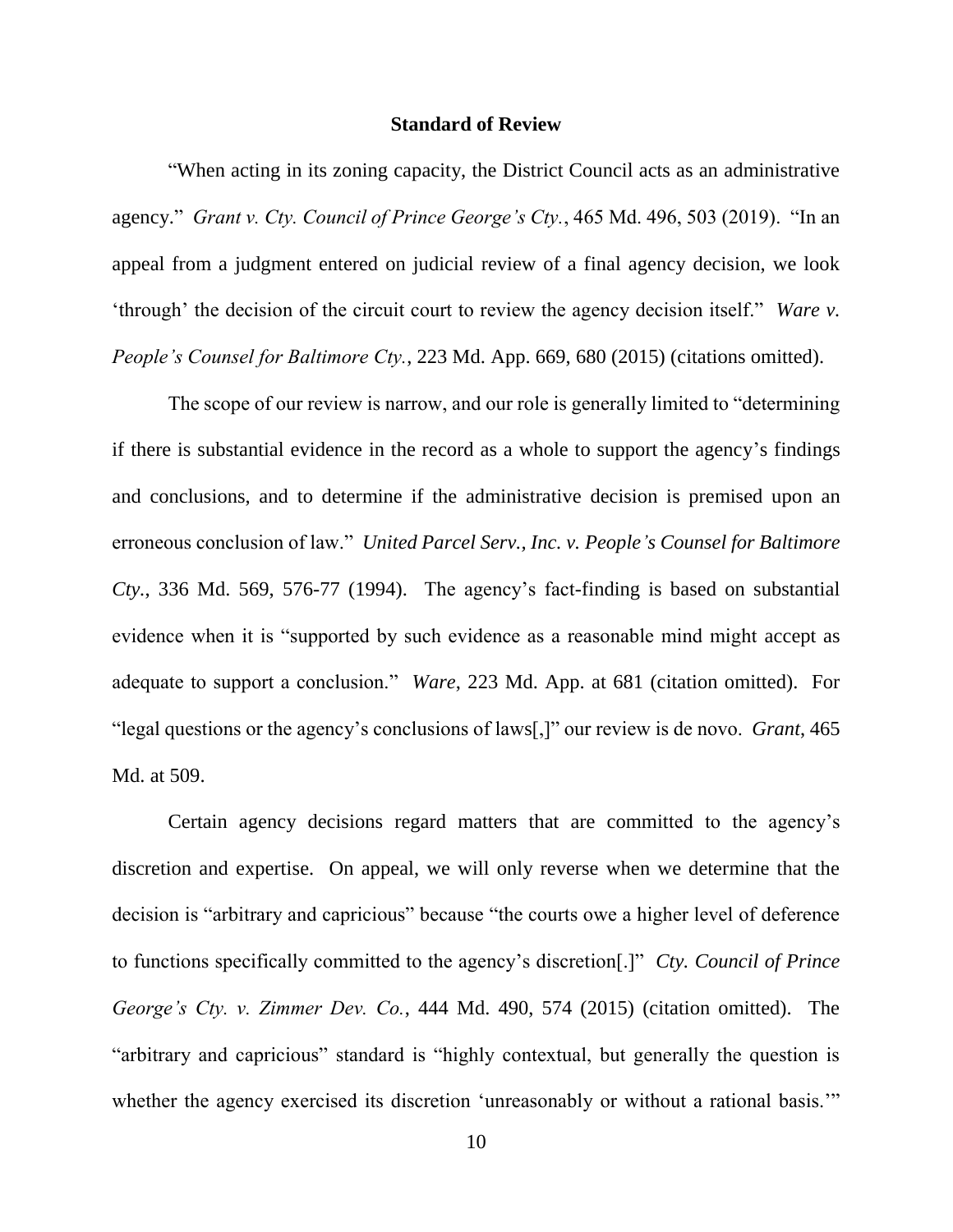*Maryland Dep't of the Env't v. Cty. Comm'rs of Carroll Cty.*, 465 Md. 169, 202 (2019), *cert denied sub nom. Cty. Comm'rs of Carroll Cty., Maryland v. Maryland Dep't of Env't*, 140 S. Ct. 1265 (2020) (citing *Harvey v. Marshall*, 389 Md. 243, 297 (2005)). Correspondingly, we give "considerable weight" to an agency's interpretation and application of a statute which the agency administers. *Baltimore Police Dep't v. Brooks*, \_\_ Md. App. \_\_, \_\_, Nos. 979, 980, 982, 983, 985, 988, 989, 991, 992, 993, 994, September Term 2019, slip op. at 21-22 (filed July 30, 2020) (citation omitted). "The level of deference we provide an administrative agency's interpretation of a statute, however, 'depends on several factors,' including 'the duration and consistency of the administrative practice' and 'the degree to which the agency's construction was made known to the public.'" *Id.* (quoting *Marriott Emps. Fed. Credit Union v. Motor Vehicle Admin.*, 346 Md. 437, 445 (1997)).

## **II.**

### **Timeframes Under PGCC § 27-405.01(a)(1)**

#### **A. Contentions**

The Council challenges the circuit court's determination that it erred when it denied Palmer Road's Application for a special exception and variance because the ZHE's recommendation of approval was void ab initio for failure to comply with the timeframes set forth in PGCC  $\S 27-405.01(a)(1)$ . The Council asserts that the word "shall" in PGCC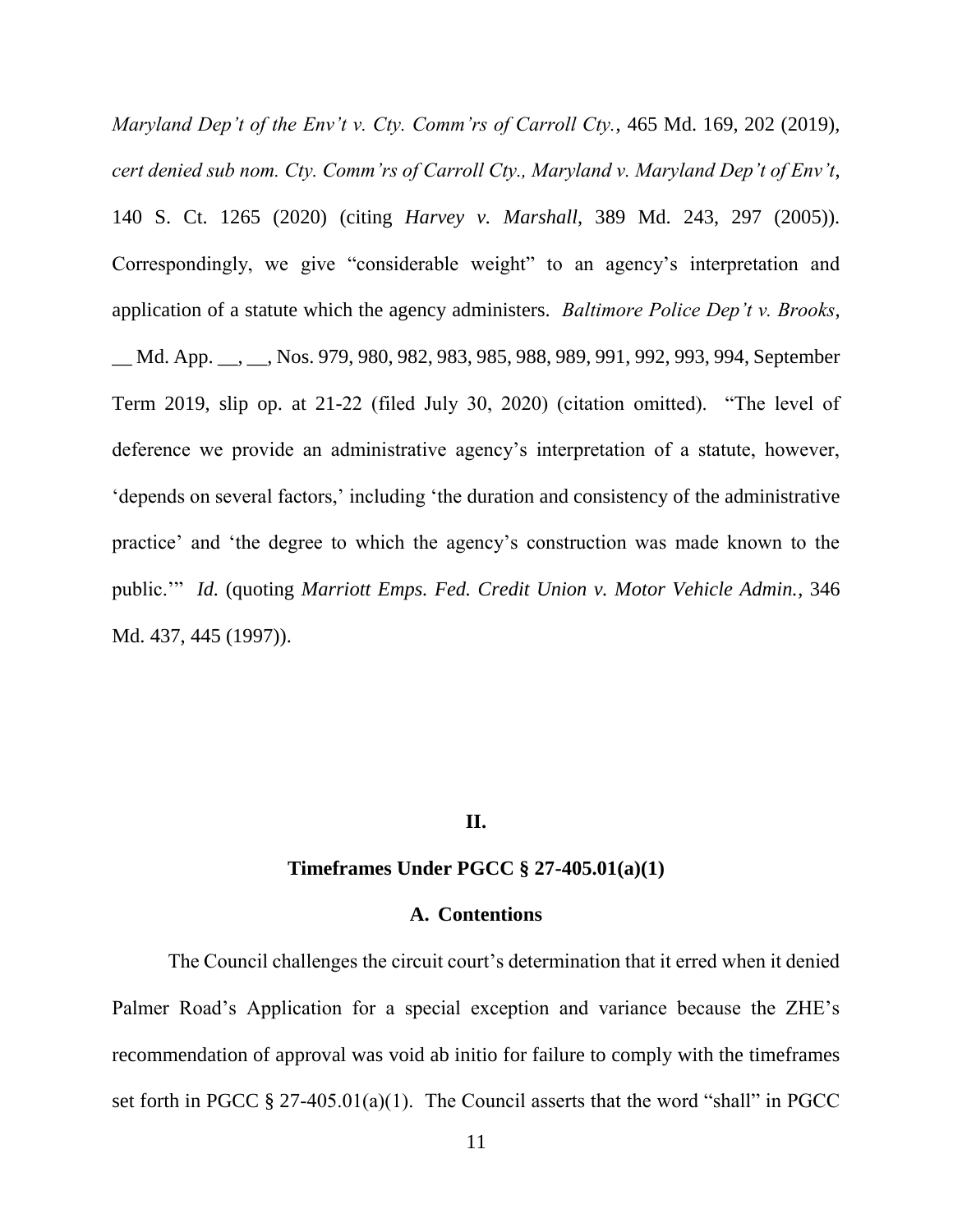§ 27-405.01(a)(1) is mandatory, rather than directory, and that Palmer Road "repeatedly failed to revise or resubmit its application(s) to comply with mandatory timeframes in PGCC  $\S 27-405.01(a)(1)$ ." In support, the Council cites case law for the proposition that "the word 'shall' creates a presumption that compliance is 'mandatory' and that failure to comply will invalidate the proceedings or result in some other drastic sanction."

The Maryland General Assembly has bestowed on the Council, under Maryland Code (2012, 2018 Supp.), Land Use Article ("LU"), § 22-206, the power to promulgate procedures and amend its zoning laws.<sup>10</sup> Such "procedures and zoning laws may include

Id. at 623–24 (footnotes omitted).

(Continued)

<sup>10</sup> In *County Council of Prince George's County v. Convenience & Dollar Market/Eagle Management Company*, we reiterated that Prince George's County derives its authority to engage in land use regulation from the Maryland-Washington Regional District Act (the "RDA"), codified in the Maryland Code in Division II of the Land Use Article ("LU"). 238 Md. App. 613, 617-18 (2018). Writing for our Court, Judge Kehoe expounded:

No single provision of the RDA sets out the land use control authority of the [D]istrict [C]ouncil[]. However, and among other things, the [D]istrict [C]ouncil[] ha[s] the legislative authority to adopt and amend zoning laws, LU § 22-104; to establish programs for the transfer of development rights, LU § 22-105; to establish procedures for the resolution of disputes as to building permits and other "zoning questions," LU § 20-503; and to enact historic preservation regulations. LU § 22-108. Additionally, the RDA specifically provides that the [District Council] may exercise quasi-judicial review authority over certain land use decisions by that County's Planning Board. *See* LU § 25-210 (authorizing the District Council to review decisions of the Planning Board approving or disapproving detailed site plan applications).

Finally, LU § 22-111 authorizes the District Council to make provisions in the County Zoning Ordinance for the County Board of Appeals to decide questions concerning the extension of legal nonconforming uses within or on buildings or lots, and the resumption of a nonconforming use after interruption "by fire or other calamity."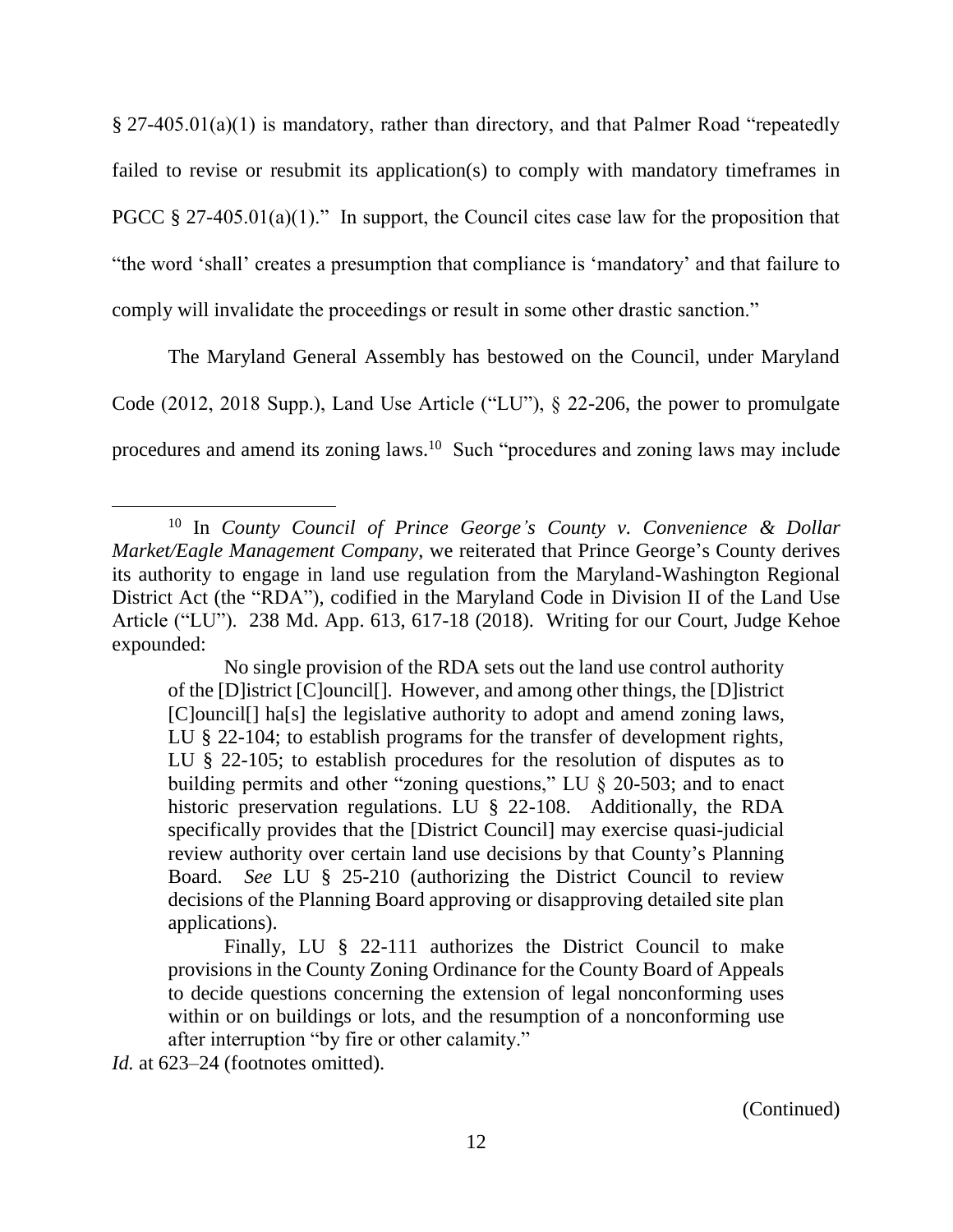. . . provisions for hearing and preliminary determinations by an examiner, a board, or any other unit." LU § 22-206(a)-(b). Accordingly, the Council contends that the circuit court should have focused on the intention of the District Council in enacting CB-87-2003 and, more specifically, the provision of that bill codified at  $\S 27-405.01(a)(1)$ . The Council maintains that the "intention of the District Council was to provide regulations that would allow the County to have better oversight of new and existing Class 3 fill operations to combat the proliferation of Class 3 fill uses in inappropriate locations in the County without any requirements other than a grading permit."

The Council forcefully cites the Zoning Ordinance's "Interpretations and rules of construction." Found at PGCC  $\S 27-108.01(a)(19)$ , the applicable provision states, "[t]he words 'shall,' 'must,' 'may only' or 'may not' are always mandatory and not discretionary. The word 'may' is permissive."<sup>11</sup>

Palmer Road counters that the Council did err, as a matter of law, when it denied Palmer Road's Application because "the Council's legal interpretation of the word 'shall' as used in § 27-405.01(a)(1), and therefore the effect of the statute, is legally incorrect." Citing *Pope v. Secretary of Personnel*, 46 Md. App. 716, 718 (1980), *cert. denied*, 289 Md. 739 (1981), among other cases, Palmer Road asserts that the proper analysis that the Council, and the circuit court on review, should have undertaken was to have: 1) reviewed

<sup>&</sup>lt;sup>11</sup> The Council also calls attention to section  $27-108.01(a)(7)$ , which provides that "[w]ords and phrases not defined or interpreted in this Subtitle or the Prince George's County Code shall be construed according to the common and generally recognized usage of the language." Further, "[t]echnical words and phrases, and others that have acquired a peculiar and appropriate meaning in the law, shall be construed according to that meaning." PGCC § 27-108.01(a)(7).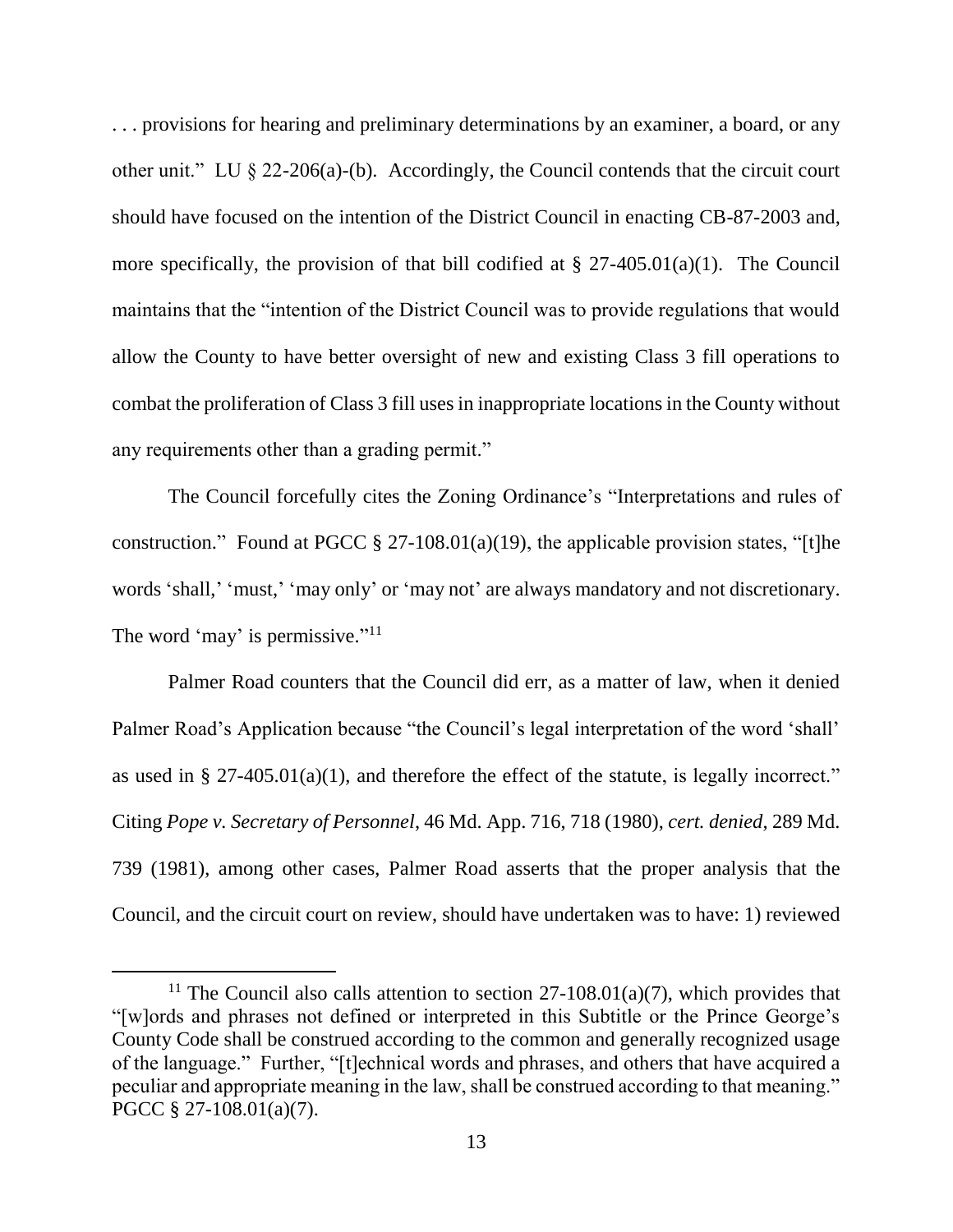the legislation for a penalty provision; 2) determined whether the action in the legislation was directed toward an "arbiter of the controversy"; and 3) inquired whether the underlying policy for the procedures for approving special exceptions is for the protection of the public. Applying this analysis, Palmer Road urges, we should find that there was no violation of the Zoning Ordinance and the ZHE did not exceed her statutory authority because the 120-day timeframe was directory.

Regardless of whether the requirements of PGCC  $\S 27-405.01(a)(1)$  are mandatory or directory, Palmer Road asserts that the requirements "were waived upon the specific request of the Technical Staff and that waiver was implicitly ratified by the ZHE." We agree with this last contention.

We do not reach the question of whether the time limitations contained in PGCC  $\S$  $27.405.01(a)(1)$  are mandatory or directory because we hold that it was arbitrary and capricious for the Council to enforce, against Palmer Road, timeframes that the Council and other agencies of County government had waived and failed to abide themselves. We begin our analysis, however, with a limited assessment of the timelines contained in PGCC  $§$  27-405.01(a)(1) to ensure that none are jurisdictional.

### **B. Non-Jurisdictional Time Prescriptions**

Where a deadline is fixed in a statute as a condition precedent to a cause of action, or is jurisdictional, it cannot be waived. *See Bowles v. Russell*, 551 U.S. 205, 213 (2007) (explaining that, after failing to file an appeal within the time set by statute, the petitioner could not "rely on forfeiture or waiver to excuse his lack of compliance with the statute's time limitations"); *Griggs v. C & H Mech. Corp.*, 169 Md. App. 556, 570-71 (2006)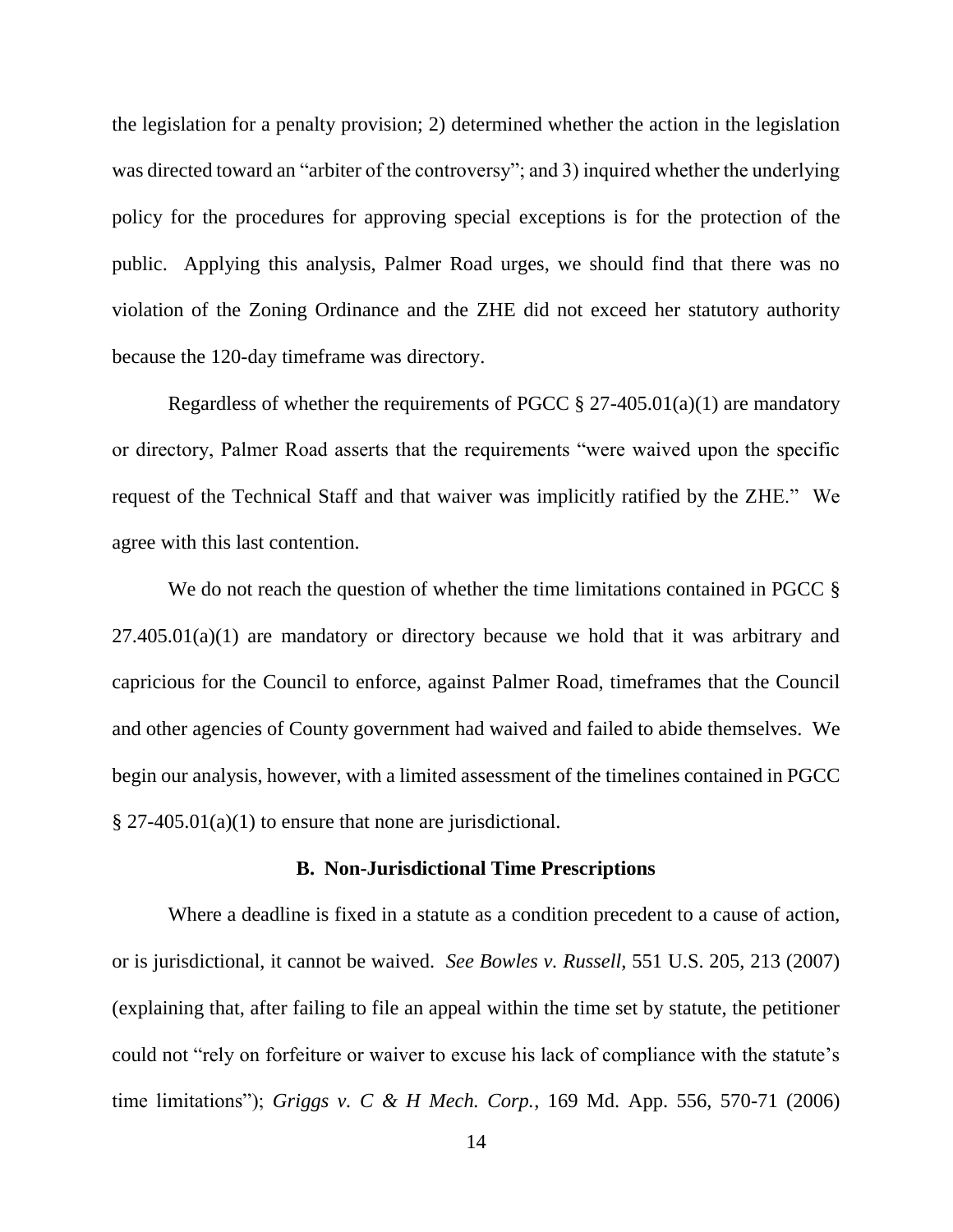(construing the two-year filing deadline in the Workers' Compensation statute as a "condition precedent to the right to maintain the action," and determining that "even if the Commission considered the two year limitations defense to have been withdrawn, the circuit court was obligated to determine whether Griggs filed his claim within the two year period"); *Letke Sec. Contractors, Inc. v. United States Sur. Co.*, 191 Md. App. 462, 480 (2010) (noting without deciding that, "[i]f the timeliness of a motion to vacate under the [Maryland Uniform Arbitration Act] is jurisdictional, parties cannot waive the matter, and indeed, an appellate court has the duty to notice the issue on its own initiative").

Non-jurisdictional time prescriptions, by contrast, may be subject to forfeiture and waiver. *See Kim v. Comptroller of Treasury*, 350 Md. 527, 536 (1998) ("Statutes of limitations are not ordinarily jurisdictional, and are generally waivable, including the 30 day limit for filing a petition for judicial review."); *Colao v. Cty. Council of Prince George's Cty.*, 346 Md. 342, 364 (1997) ("[T]he 30-day requirement for filing the petition [for judicial review] [is] in the nature of an absolute statute of limitations, subject to waiver by failure of a respondent to raise the defense in a proper manner but not subject to discretionary extension[.]").

Recently, the Court of Appeals, in *Rosales v. State*, recognized that Maryland Rule 8-202(a), which "details the time limitation for a party to file an appeal from a final judgment in the circuit court," is a claim-processing rule, rather than a jurisdictional limitation on the Court. 463 Md. 552, 563-64, 568 (2019). At the outset of its analysis, the Court noted that, while appellate jurisdiction is statutorily granted in Maryland, "no statute sets forth a time limitation for an appeal from a final judgment of a circuit court in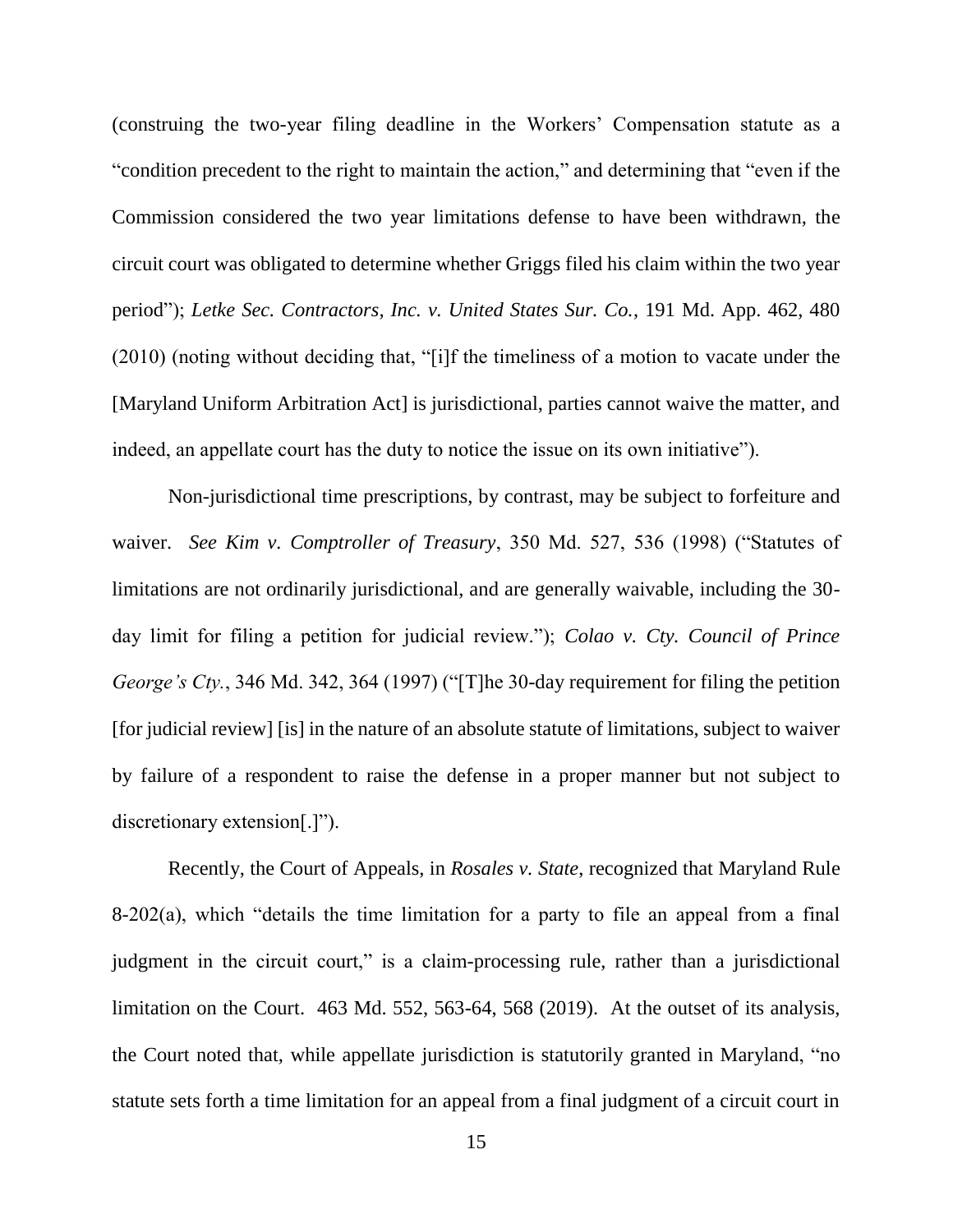a criminal matter such as this one. Instead, the time limitation is governed by the Maryland Rules." *Id.* at 563. The Court distinguished "mandatory claim-processing rules that the Courts promulgate" from a "jurisdictional time prescription" on the basis that "'[t]he jurisdictional defect is not subject to waiver or forfeiture and may be raised at any time in the court of first instance and on direct appeal.'" *Id.* at 567-68 (quoting *Hamer v. Neighborhood Hous. Servs. of Chicago*, \_\_ U.S. \_\_, 138 S. Ct. 13, 17 (2017)).

Having recognized Rule 8-202(a) as a claim-processing rule, the Court instructed that "a reviewing court must examine whether waiver or forfeiture applies to a belated challenge to an untimely appeal." *Id.* at 568. The Court emphasized that Rule 8-202(a) "remains a binding rule on appellants" that the Court will continue to enforce, but "the appropriate grounds for dismissal of an untimely appeal is to dismiss for a failure to comply with the Maryland Rules, instead of for lack of jurisdiction." *Id.* Looking at the postconviction matter before it, the Court determined that

given the unique history of the[] proceedings and the apparent consent of all parties, th[e] case present[ed] a narrow circumstance in which [it would] consider the merits without the filing of a timely appeal or without the postconviction court following the appropriate postconviction process.

*Id.* at 570. The Court further explained that it could take that "step because, considering [its] above reconsideration of how the 30-day filing requirement relates to appellate jurisdiction, there is no jurisdictional impediment for [the Court] to do so." *Id.*

Following the Council's election to make the final decision on Palmer Road's Application, pursuant to PGCC  $\S$  27-312(a)(1)(C), the Council obtained jurisdiction to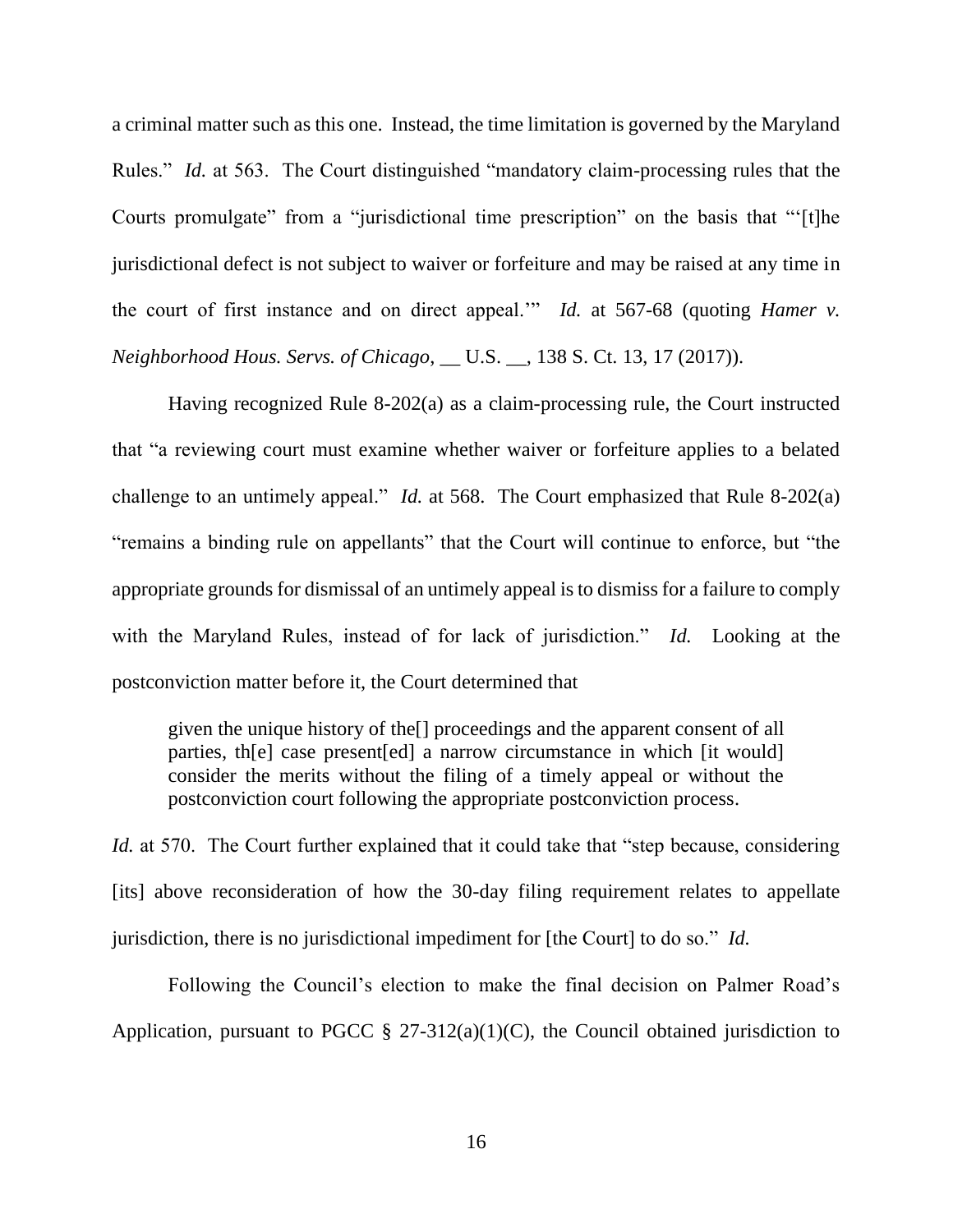approve the special exception and variance.<sup>12</sup> The 120-day timeframe contained in § 27- $405.01(a)(1)$  within which the ZHE is required to hold a public hearing, as well as the attendant deadlines for the decisions of the ZHE and the Council, are internal deadlines that apply to various government entities in the context of a larger statute governing Class 3 fill applications. Nothing in the statute presents a jurisdictional impediment to the Council's ability to make a final decision on an application, or otherwise addresses the Council's authorization to approve or deny the temporary special exception for a Class 3 fill. Consequently, PGCC  $\S$  27-405.01(a)(1) is a non-jurisdictional time prescription, subject to waiver and forfeiture.

Finally, we return to the plain language of PGCC  $\S 27-405.01(a)(1)$  and point out that it states that "[w]here the Council makes the final decision, the Council's final order **shall** be issued within **60 days** of the Examiner's decision." (Emphasis added). The ZHE in this case issued her timely decision (i.e., within 30 days of the public hearing) on July 21, 2017. The Council issued its decision in this case **206 days** later—on February 12, 2018. If we accord the Council the deference that it demands in interpreting the ordinance, *see Ware*, 223 Md. App. at 681, then its own failure to abide by the timeframes contained

 $12$  As was noted above, the ZHE's decision to approve or deny an application for a special exception becomes final 30 days after filing the written decision, unless the District Council "elects to make the final decision on the case itself." PGCC  $\S 27-312(a)(1)(C)$ . In turn, PGCC §§ 27-314 and 27-316 authorize the Council to approve special exceptions and to grant variances. Section 27-314 provides, "The District Council may approve Special Exceptions, in accordance with the requirements of this Subtitle (subject to the delegation of this authority to the Zoning Hearing Examiner in Subdivision 7, above)." Section 27-316 states that the Council "may grant variances from the strict application of this Subtitle in conjunction with its approval of a Special Exception (or revised site plan) in accordance with Part 3, Division 5, Subdivision 2, of this Subtitle."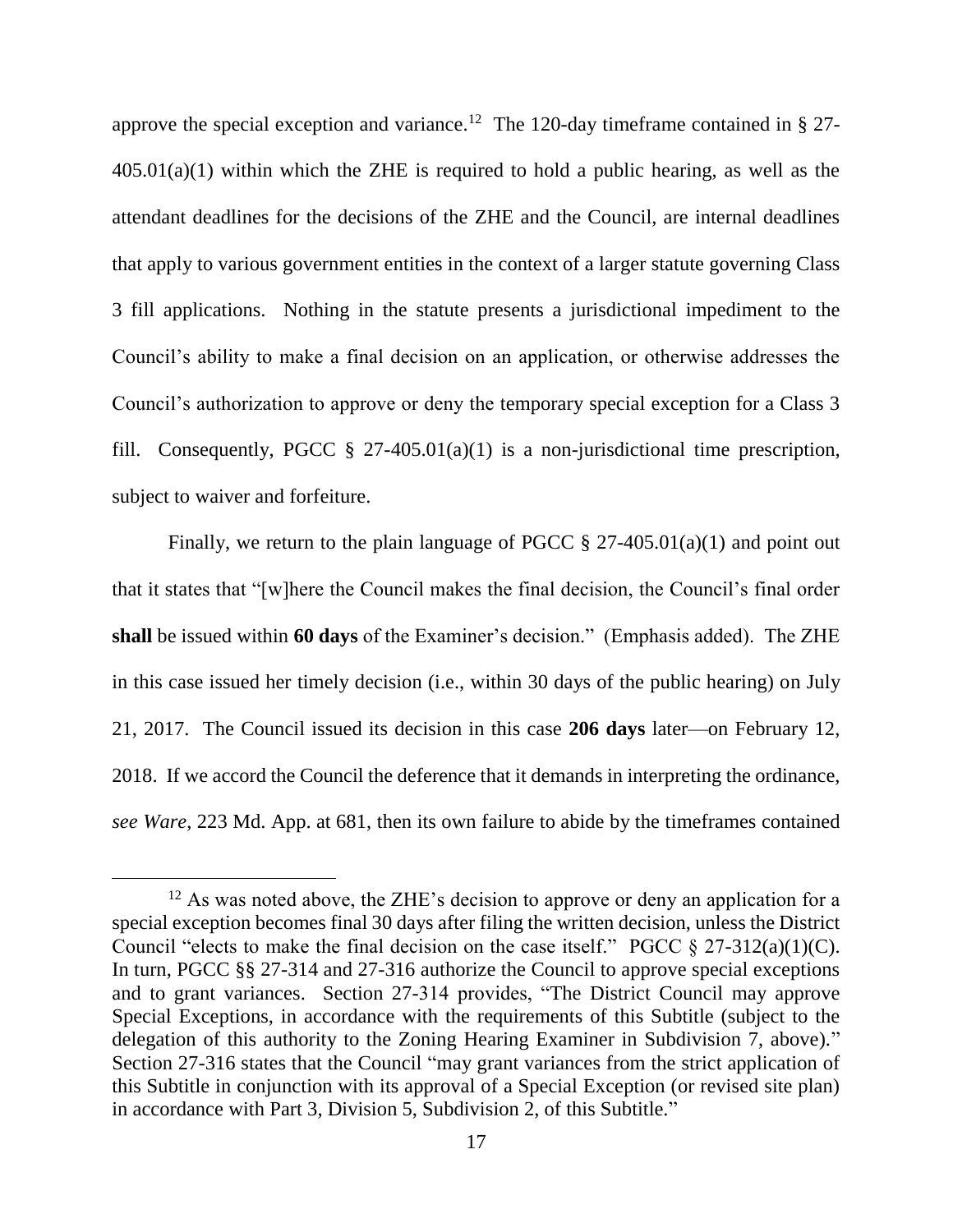in PGCC  $\S$  27-405.01(a)(1) is an indication that they may be directory rather than mandatory, but certainly not jurisdictional.

Accordingly, for the reasons we discuss next, the Council was not bound to dismiss Palmer Road's Application for a special exception and variance.

### **C. Waiver**

The record in this case demonstrates that there was an ongoing waiver of the timeframes in PGCC  $\S 27-405.01(a)(1)$  at all levels of County government involved in the application review process. The 120-day hearing deadline was first waived when a member of the Technical Staff informed Palmer Road that it was not going to be possible to "hold a hearing by February 7, 2017" per  $\S 27-405.01(a)(1)$  and that, therefore, "[a] waiver request will need to be filed with the Zoning Section and we will provide that information to the ZHE either when we transmit the case or prior to transmitting." Both the Planning Board and the ZHE ratified Palmer Road's waiver request when the Planning Board approved the Application and the ZHE held a public hearing and subsequently issued a decision approving the Application. When the Council exercised its authority to be the final arbiter, it never raised the issue until it issued its final decision in this case. The Council conceded during oral argument before this Court that, on October 23, 2017, the Council held oral argument on the matter and failed to challenge the Application on the basis of the statutory timeframes, or question Palmer Road on the issue. Palmer Road, therefore, never had notice of the issue nor an opportunity to address why the public hearing was not held within 120 days. Finally, the Council failed to follow the direction that its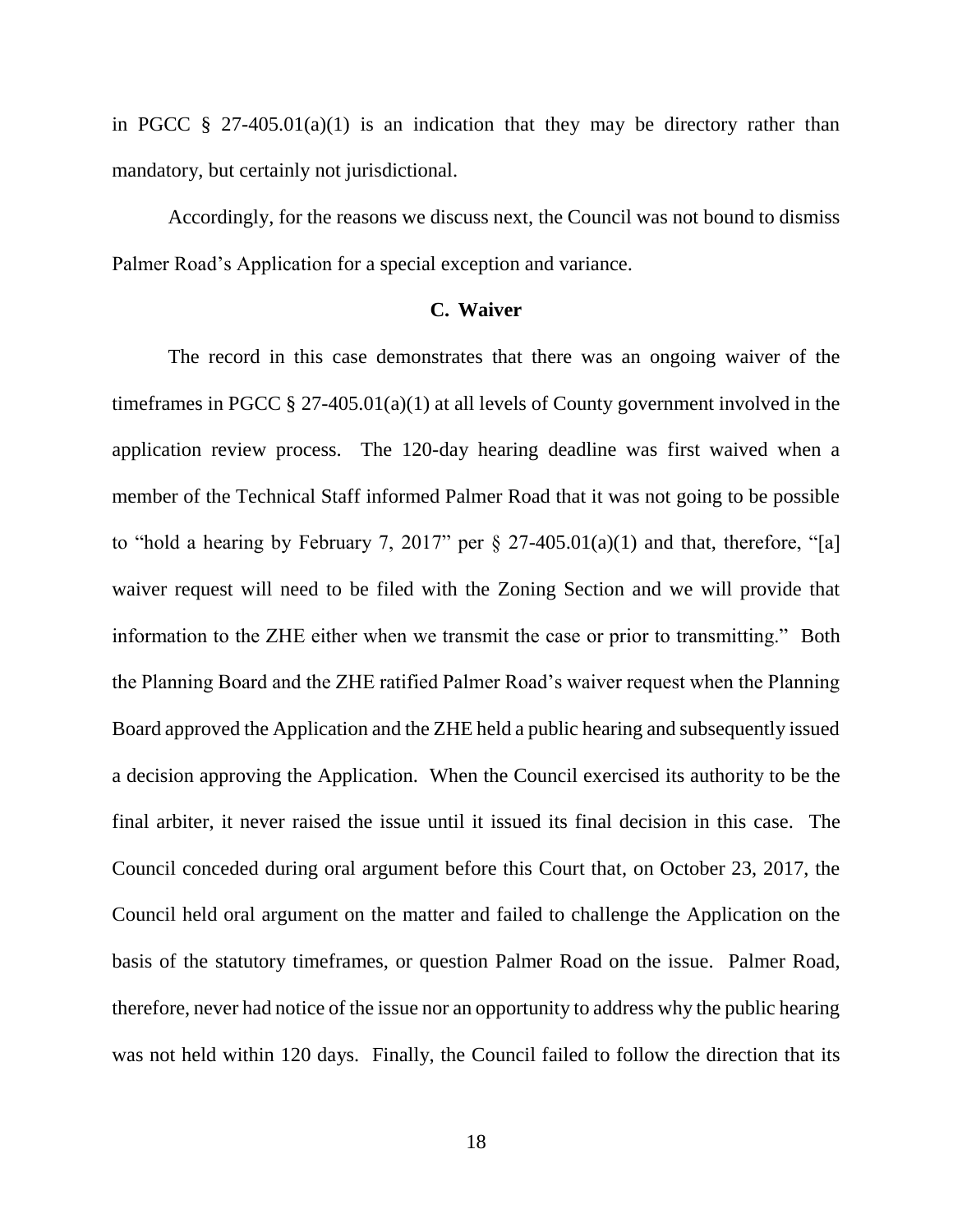final order "**shall** be issued within 60 days of the Examiner's decision." PGCC § 27- 405.01(a)(1).

"Waiver . . . may result from an express agreement or be inferred from circumstances." *Food Fair Stores, Inc. v. Blumberg*, 234 Md. 521, 531 (1964). It is axiomatic that "a person cannot complain of the action, or inaction, of others when he is the cause of the delay that ensues." *State v. Musgrove*, 241 Md. 521, 532 (1966). This Court applied the long-recognized principle when considering an issue close to that presented here in *Pope v. Secretary of Personnel*, 46 Md. App. 716 (1980), *cert. denied*, 289 Md. 739 (1981). A tenured public employee, Gloria Pope, asked this Court to determine whether "shall," as used in a statute requiring the Secretary of Personnel to hear her termination case within 90 days, was mandatory or directory. *Id*. at 719-20. The initial hearing was scheduled for December 9, 1976 but was postponed due to Ms. Pope's illness. *Id.* at 720. Subsequent hearings were postponed without objection due to the scheduling conflicts of counsel on both sides. *Id.* Ultimately, the Secretary of Personnel did not conclude the hearing until more than eight months after the date on which it was first scheduled. *Id.* Judge Lowe, writing for this Court, addressed the issue as follows:

Even if the provision in then Art. 64A, s 33 were mandatory, **we find that appellant's postponements effected a waiver of the statutory provision[.]** . . . **Surely, if even constitutional rights may be waived**, e. g., *Maness v. Meyers*, 419 U.S. 449, 466 (1975) (Fifth Amendment privilege against selfincrimination can be waived affirmatively.); *Barker v. Wingo*, 407 U.S. 514, 522 (1972) (Sixth Amendment right to a speedy trial can be waived.); *Singer v. United States*, 380 U.S. 24, 34 (1965) (One charged with serious federal crime may waive constitutional right to jury trial.), **statutory ones can be also**.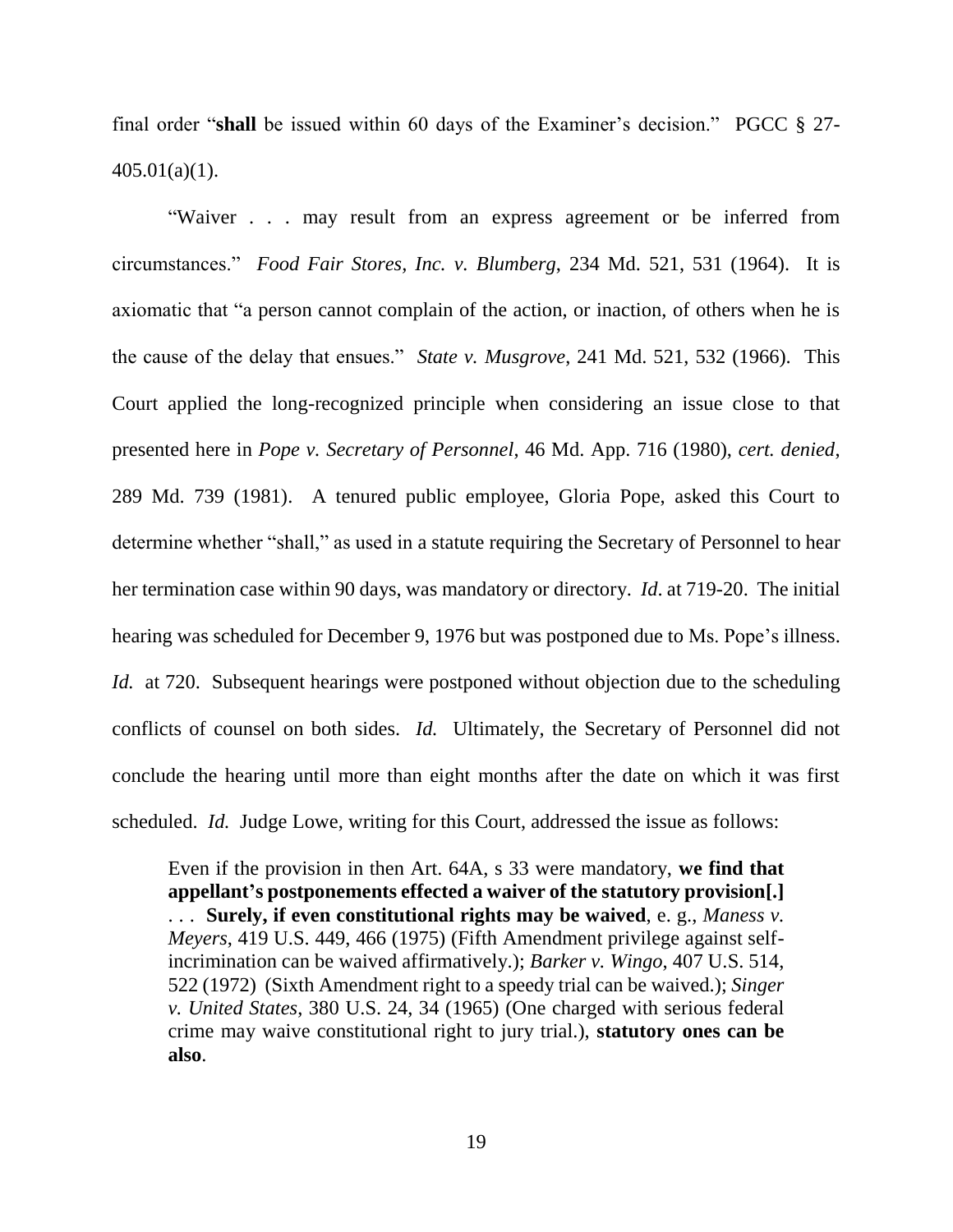*Id.* at 720-21 (emphasis added) (citation omitted).<sup>13</sup>

We hold that the Council's decision to deny the Application based on procedural timeframes that were waived by the government and never raised throughout the entire review and appeal process was arbitrary and capricious. *See Md. Real Estate Comm'n v. Garceau*, 234 Md. App. 324, 352 (2017) (reversing agency sanction suspending real estate brokers license and imposing fine as arbitrary and capricious); *see also Nat'l Envtl. Dev. Assoc.'s Clean Air Project v. E.P.A.*, 752 F.3d 999, 1009 (D.C. Cir. 2014) ("[A]n agency action may be set aside as arbitrary and capricious if the agency fails to comply with its own regulations.") (citation omitted); *see also United States v. Heffner*, 420 F.2d 809, 812 (4th Cir. 1969) (discussing cases "consistent with the [*Accardi*] doctrine's purpose to prevent the arbitrariness which is inherently characteristic of an agency's violation of its own procedures.").<sup>14</sup>

<sup>&</sup>lt;sup>13</sup> This Court decided to address the statutory interpretation issue, assuming no waiver, in order to conclude the case "in light of the protracted period taken to terminate Ms. Pope's employment." *Pope*, 46 Md. App. at 721. Accordingly, as we set out above, our predecessors held that the statute was directory because "the role of the Secretary in this instance is primarily that of an arbiter," and because of the "absence of a sanction in the statute." *Id.*

<sup>14</sup> In *Pollock v. Patuxent Institution Board of Review*, the Court of Appeals adopted its own variation of the *Accardi* doctrine, explicated by the Supreme Court in *United States ex rel. Accardi v. Shaughnessy,* 347 U.S. 260 (1954), for agencies not governed by the Maryland Administrative Procedure Act. 374 Md. 463, 503 (2003). The Court held that "an agency of the government generally must observe rules, regulations or procedures which it has established and under certain circumstances when it fails to do so, its actions will be vacated and the matter remanded. This adoption is consistent with Maryland's body of administrative law, which generally holds that an agency should not violate its own rules and regulations." *Id.* In Maryland, three conditions must be satisfied before an agency decision can be vacated under the *Accardi* doctrine. *Balt. Police Dep't v. Antonin*, 237 Md. App. 348, 369-70 (2018), *cert. denied*, 461 Md. 459 (2018). First, an agency must have (Continued)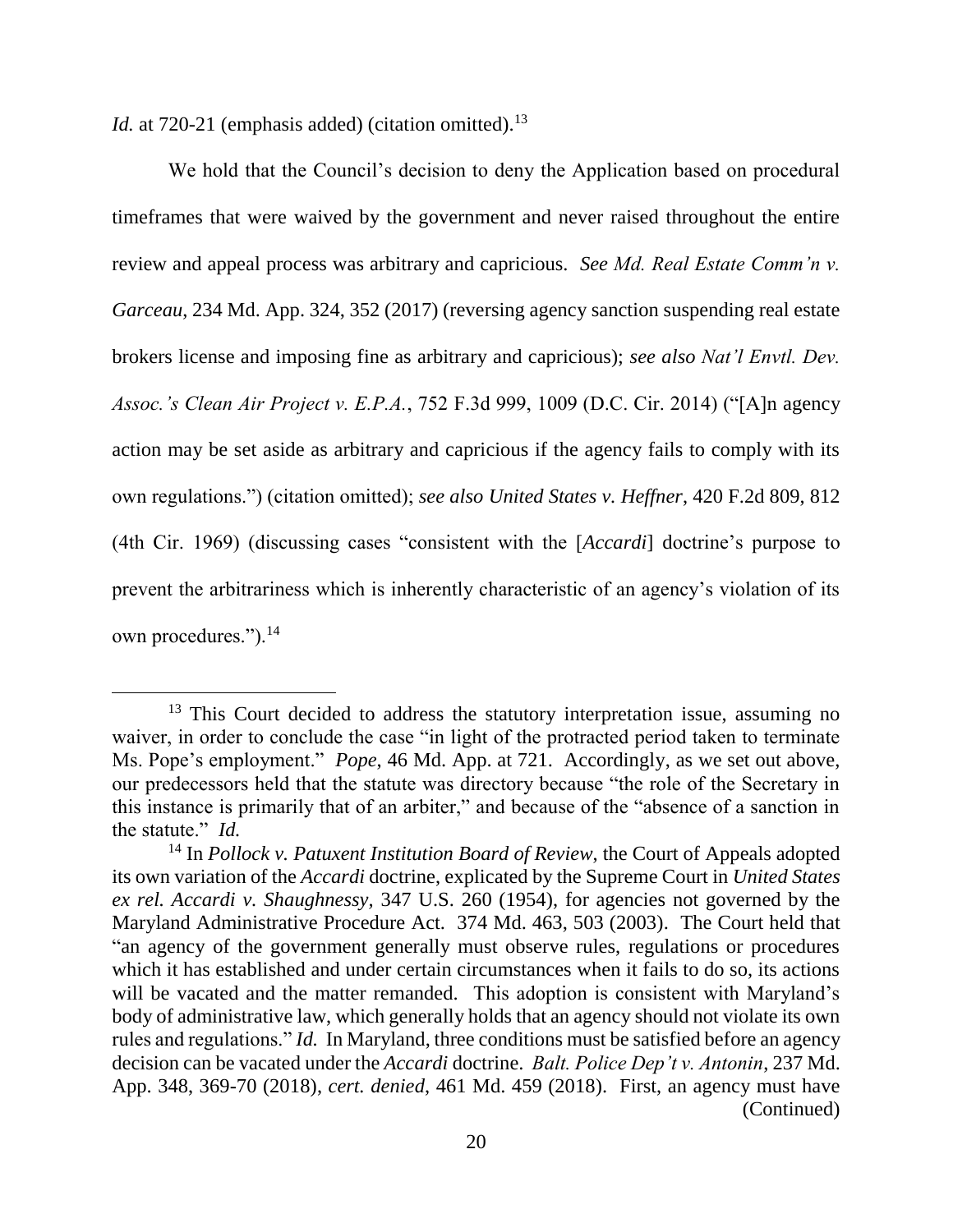The government cannot invite an applicant to file a waiver of a non-jurisdictional deadline, grant that waiver, and then penalize the applicant at the end of the application process for failing to meet the deadline.<sup>15</sup> To accept that an applicant's special exception request can be denied due to the failure of county agencies to meet statutory deadlines, would be to accept a policy whereby agencies involved in the review process could deliberately fail to meet statutory timeframes in order to "combat the proliferation of Class 3 fill uses" or to advance another agency agenda antithetical to a particular petitioner or development. Needless to say, it would frustrate due process if government agencies could

<sup>15</sup> The doctrine of estoppel does not determine the outcome in this case, nor did the parties raise the issue below, but we note that, although the doctrine of estoppel ordinarily does not apply against the State, it can apply to estop a chartered county on the basis of "positive acts by . . . officers that have induced the action of the adverse party" where the adverse party "incurred a substantial change of position or made extensive expenditures in reliance on the act." *Anne Arundel County v. Muir*, 149 Md. App. 617, (2003) (quoting *Permanent Fin. Corp. v. Montgomery County*, 308 Md. 239, 249 (1986)). For example, in *Permanent Financial Corporation v. Montgomery County*, the Court held that Montgomery County was estopped from contending that a building violated height limitations of the Montgomery County Code. 308 Md. at 242. The Court observed that the height limitation provisions were open to "at least two reasonable and debatable interpretations," and the developer had relied upon the interpretation applied by the County at the time of the issuance of the building permit and "well into the hearing of the case by the Board[.]" *Id.* at 251-52. In light of the developer's "having expended substantial funds in reliance upon the permit," the Court determined that it would be inequitable to permit the County to enforce a different interpretation of the height limitations. *Id.* at 252-53.

(Continued)

violated its own "rules, regulations or procedures." *Pollock*, 374 Md. 503. Second, because "not every violation of internal procedural policy . . . will invoke the *Accardi* doctrine," "the agency rule or regulation at issue [must] . . . affect<sup>[]</sup> individual rights and obligations" or "confer important procedural benefits[.]" *Id.* (quotations omitted). Finally, the Court of Appeals added a third requirement in *Pollock* that a complainant must "show that prejudice to him or her (or it) resulted from the violation in order for the agency decision to be struck down." *Id.* at 504.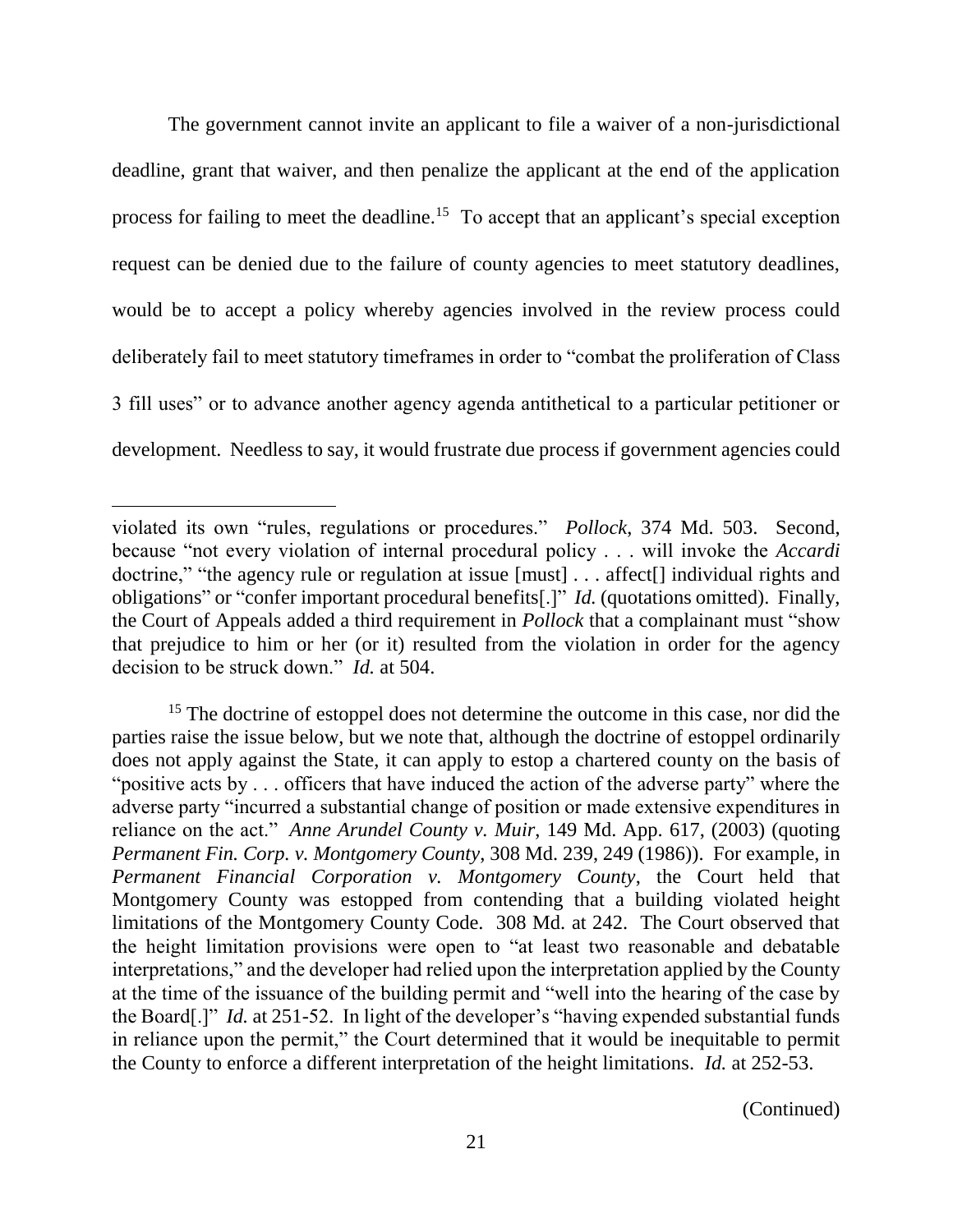sit on applications, or otherwise delay review of requests, in order to facilitate their denial. *Mathews v. Eldridge*, 424 U.S. 319, 332 (1976) ("Procedural due process imposes constraints on governmental decisions which deprive individuals of 'liberty' or 'property' interests within the meaning of the Due Process Clause of the Fifth or Fourteenth Amendment."). The question of what consequences should follow a failure to comply with the statutory timeframes under PGCC  $\S 27-405.01(a)(1)$  where they have not been waived remains to be decided in another case in which the administrative record is properly developed.<sup>16</sup>

### **III.**

### **Remand**

#### **A. Contentions**

The Council contends that, even if we decide that the word "shall" in PGCC  $\S 27$ -405.01(a)(1) is directory and the Council erred in denying the Application on procedural grounds as a "sanction for non-compliance[,]" "the circuit court should have remanded the case to Council to apply the correct legal standard and issue a final decision on the **merits** of the special exception and variance applications based solely on the administrative

<sup>&</sup>lt;sup>16</sup> Even assuming the timeframes in PGCC  $\S 27-405.01(a)(1)$  are mandatory, denial of a Class 3 fill application on the basis that the timeframes were not followed *by the government* still would not be appropriate in this case. *See Harvey v. State*, 51 Md. App. 113, 121 (1982) (holding that release of an individual from commitment to the Department of Health and Mental Hygiene is an improper sanction for a violation of the mandatory time limitations in provisions governing orders of commitment); *Tucker v. State*, 89 Md. App. 295, 298-300 (1991) (noting that the relevant question, when faced with the word "shall," is "whether the sanction sought for noncompliance is an appropriate one" and holding that a three-judge panel did not lose jurisdiction over a defendant's application for review of his sentence when it failed to comply with a 30-day requirement).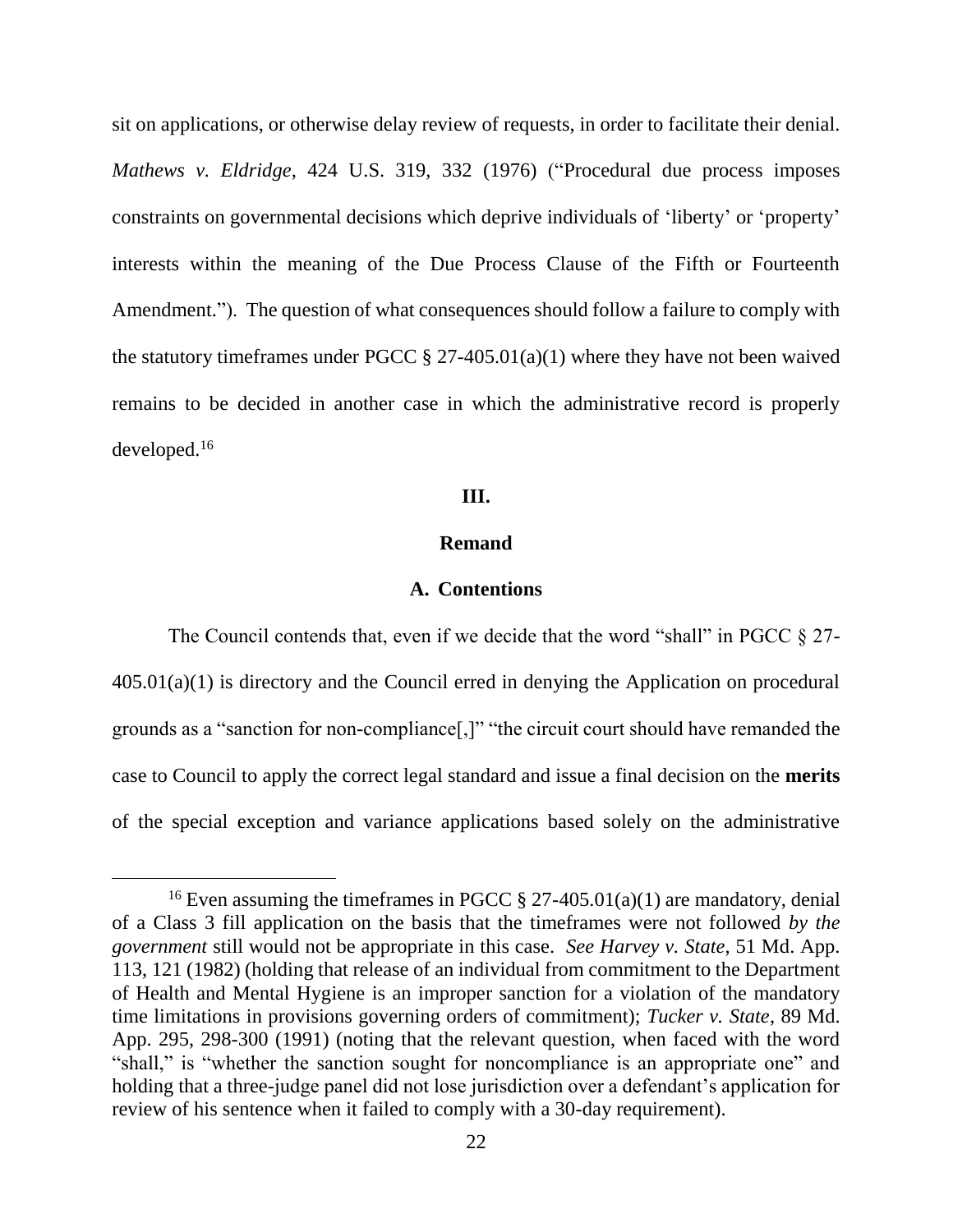record." Because it elected to make the final decision pursuant to PGCC § 27-312, the Council asserts, "by statute, the [ZHE's] recommendation did not become final." Thus, the Council concludes, there remains an administrative function for the Council to perform.

Palmer Road responds that the Council's decision denying its Application should be "reversed and not remanded because the record below does not contain any evidence which would support a denial of the application." According to Palmer Road, though the general remedy when an administrative agency applies the incorrect standard of review is to remand the matter, there is an exception where the remand would be futile. Palmer Road contends that a remand in this case would be futile and serve no practical purpose because no evidence was presented to the Technical Staff or the Planning Board, or presented in opposition before the ZHE or Council, that would make a denial of Palmer Road's Application "fairly debatable."

#### **B. Analysis**

A broadly recognized, fundamental principal of administrative law holds:

[A] reviewing court should not substitute its judgment for the expertise of the administrative agency from which the appeal is taken. This principle underlies the rule that if an administrative function remains to be performed after a reviewing court has determined that an administrative agency has made an error of law, the court ordinarily may not modify the agency order. Under such circumstances, the court should remand the matter to the administrative agency without modification. Of course, the court need not remand if the modification is so minor as to make remand inappropriate, or if remand is otherwise futile. Finally, if an administrative function remains to be performed, a reviewing court may not modify the administrative agency's action even when a statute provides that the court may "affirm, modify or set aside" because a court may not usurp administrative functions.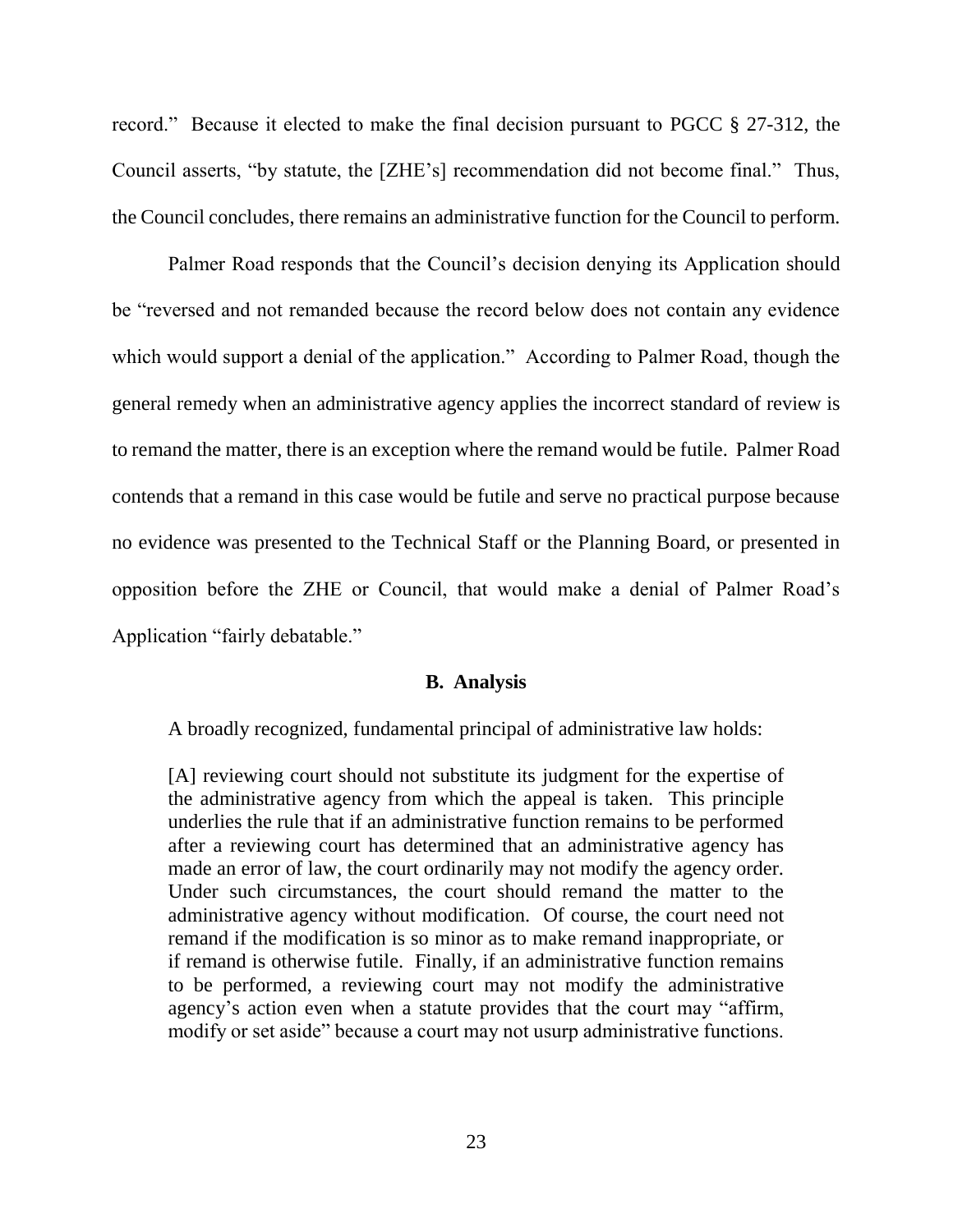*Emps.' Ret. Sys. of Baltimore v. Dorsey*, 203 Md. App. 304, 320 (2012) (quoting *O'Donnell v. Bassler*, 289 Md. 501, 509-11 (1981) (internal citations omitted)).

We agree with the Council that an administrative function remained to be performed after the circuit court determined that it was "error, as a matter of law, for the [Council] to deny [Palmer Road's] application for a special exception and variance." *See O'Donnell*, 289 Md. at 509. Once the Council elected to make the final decision on the Application pursuant to PGCC § 27-312(a)(2)(C)—it had original jurisdiction over the Application under PGCC § 27-132(f)(1).<sup>17</sup> As the Court of Appeals recently instructed, "under PGCC § 27-132(f)(1), the District Council exercises original jurisdiction over special exception and variance cases originating before the ZHE[.]" *Grant*, 465 Md. at 534. Though Palmer Road points out that its Application was met with no opposition, the Council expressly did not make a decision on the merits and instead denied the Application on "procedural grounds." Accordingly, we hold that there was no basis for the circuit court to usurp the administrative function in this case where the Council's determination on the merits of the Application remains to be performed. We hold, therefore, that the circuit court erred when it remanded the matter with instructions to approve Palmer Road's Application. The Council is required to consider the Application on its merits.

In sum, we affirm the circuit court's decision reversing the Council's order denying the Application on procedural grounds. However, we vacate the court's order to the

<sup>&</sup>lt;sup>17</sup> Section 27-132(f)(1) of the Zoning Ordinance provides that, "[i]n deciding an appeal to the District Council, *or Council election to review a decision made by the Zoning Hearing Examiner or the Planning Board*, the Council shall exercise original jurisdiction." PGCC § 27-132(f)(1) (emphasis added).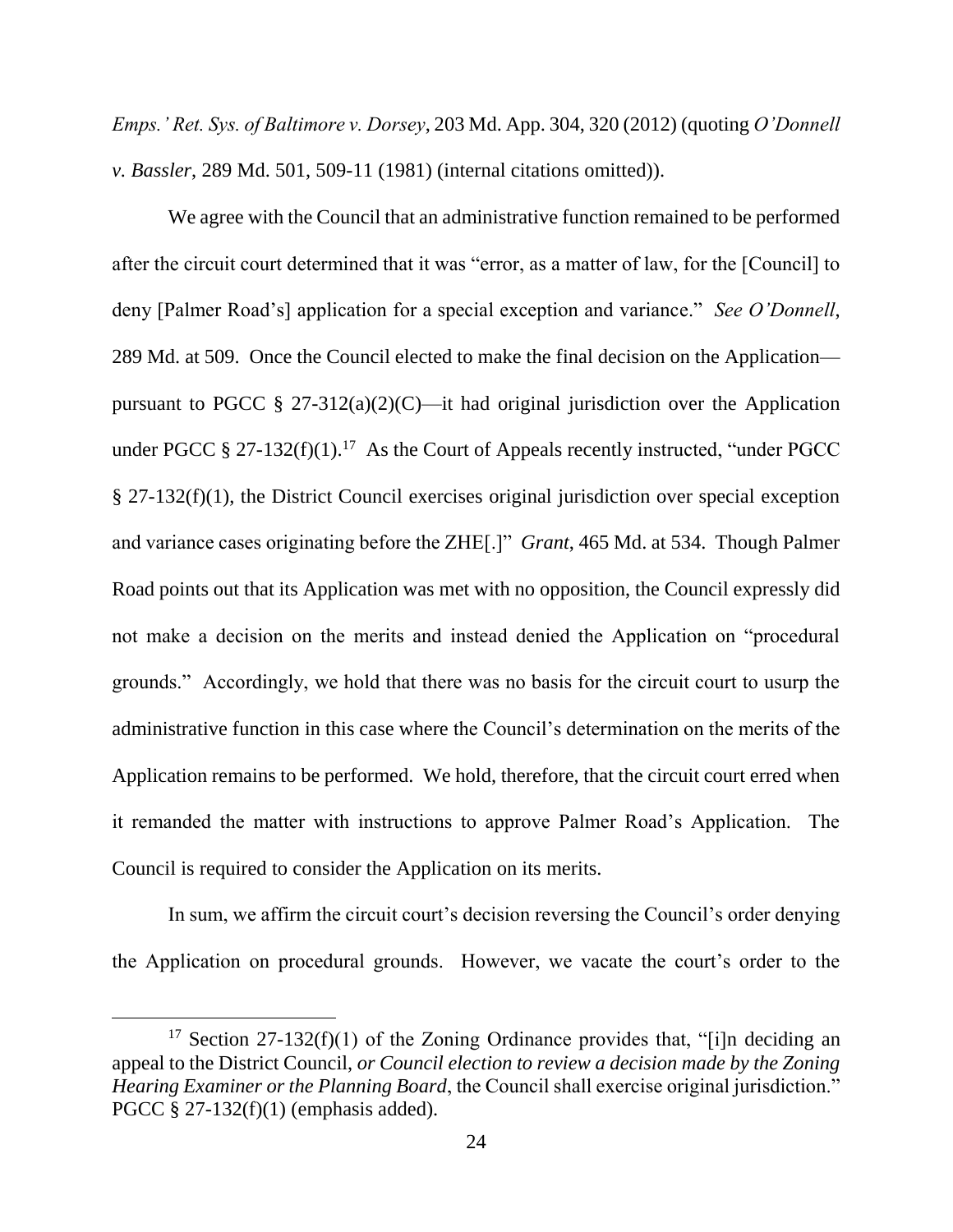Council to approve Palmer Road's requests for a special exception and variance because those determinations are within the province of the Council.